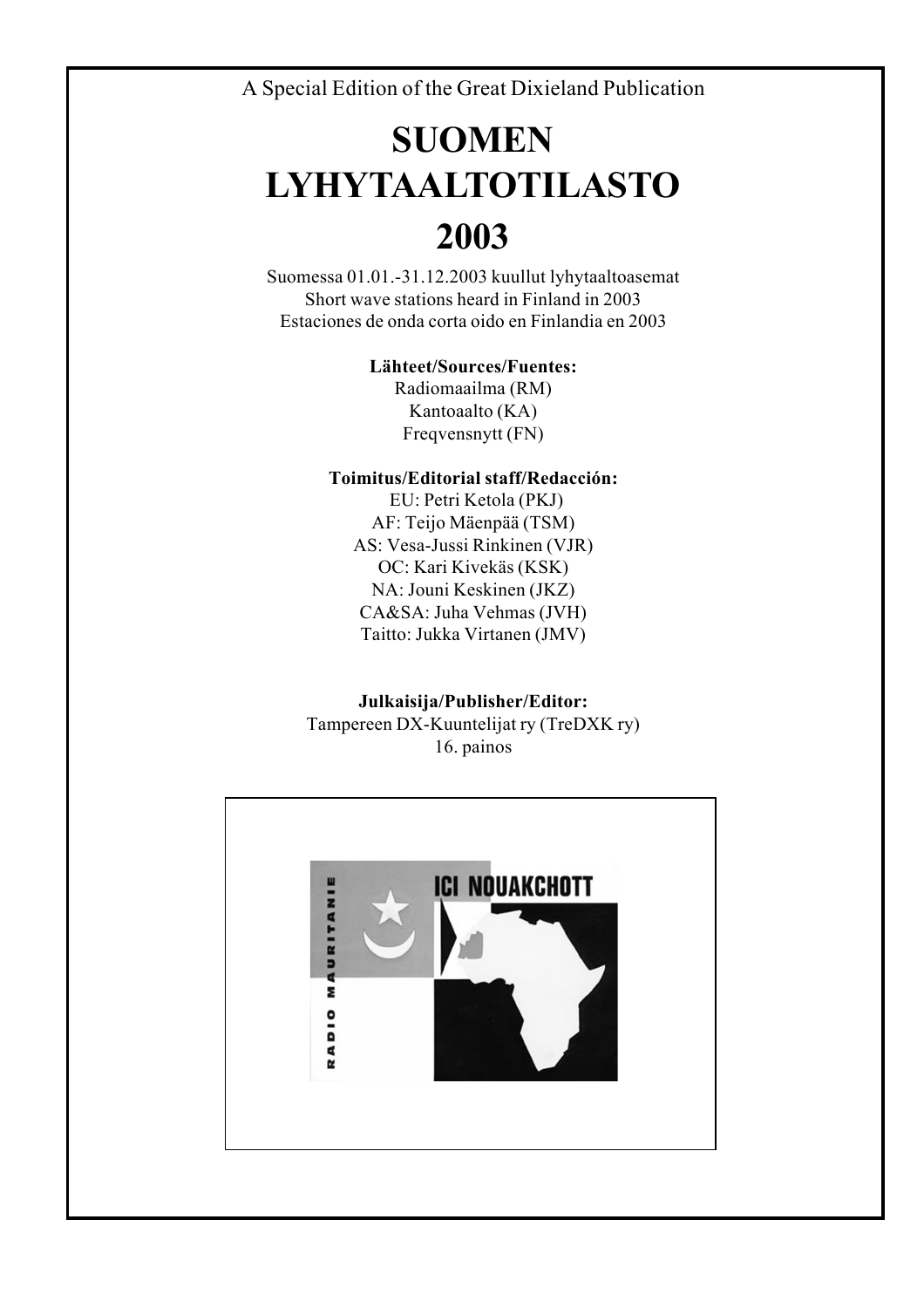### **EUROPE**

|       | N kHz    | Time1     | Time2 |            | <b>CTR</b> Station                            | <b>Months</b>           | <b>DXers</b>   |
|-------|----------|-----------|-------|------------|-----------------------------------------------|-------------------------|----------------|
| f     | 3330     | 1800      |       | LTU        | R Vilnius                                     | 6                       | <b>JLN/A</b>   |
| f     | 3995     | 2200      |       | D          | Deutsche Welle, Wertachal                     | $\overline{7}$          | <b>TTH</b>     |
| +     | 5775     | 2100      |       | L          | R Six international via IRRS                  | 11                      | <b>MR</b>      |
| +     | 5775     | 1500      |       |            | European Music R via IRRS                     | 8                       | <b>SEH</b>     |
| $\pm$ | 5919,8   | 2309      |       | <b>LVA</b> | WBOH via Sitkunai                             | 3                       | LHU            |
| $\pm$ | 5935     | 1900-2035 |       | <b>LVA</b> | European Music Radio via IRRS                 | $\overline{2}$          | <b>HEP</b>     |
| +     | 5945     | 1635      | 1552  | <b>RUS</b> | BFBS R 2, St Petersburg                       | $\overline{2}$          | THE, LHU, PW   |
| $\pm$ | 5970     | 1800      |       | D          | Bible Voice Broadcasting Network via Jülich 7 |                         | <b>TTH</b>     |
|       | + 5985   | 2200      |       | <b>RUS</b> | The Overc. Minist. Broadc. via R Rossii       | 12                      | <b>SEH</b>     |
|       | 5990     | 0830      | 1130  | <b>FIN</b> | SWR, Virrat                                   | 2, 3                    | HPU, MAA27     |
|       | 6040     | 1500      |       | <b>BLR</b> | R Hrodna, Hrodna                              | 8                       | OLE4           |
|       | 6100     | 2100      |       | <b>YUG</b> | R Yugoslavia, Bijeljina                       | 3                       | <b>RG</b>      |
|       | $+ 6120$ | 1737      |       | <b>FNL</b> | Yle, Pori                                     | 11                      | <b>JKP</b>     |
|       | 6170     | 0649      |       | <b>FIN</b> | SWR, Virrat                                   | 9                       | JPÖ            |
|       | + 6190   | 1118      |       | <b>GER</b> | Deutschelandfunk, Berlin-Britz                | $\overline{2}$          | DC             |
| f     | 6245     | 2151      |       | <b>RUS</b> | R Gardarika, St. Peterburg                    | 12                      | <b>VJR</b>     |
| +     | 6275     | 2045      |       | L          | R 3 Network, Poggibonsi                       | 4                       | RG, MTM        |
| +     | 6955     | 0202      | 2049  | <b>ITA</b> | R 3 Network, Tuscani                          | $\overline{\mathbf{4}}$ | <b>PJN</b>     |
| f     | 7110     | 1600      |       | <b>BLR</b> | R Hordna, Hrodna                              | $\mathbf{1}$            | <b>HAR</b>     |
| +     | 7145     | 1500      |       | <b>BLR</b> | R Mahiliou, Minsk                             | 8                       | OLE4           |
| $\pm$ | 7230     | 0830      |       | <b>UK</b>  | R Japan via Skelton                           | $\mathbf{1}$            | AW             |
| $\pm$ | 7436v    | 0125      | 0117  | <b>UKR</b> | R Krishnaloka                                 | 6                       | MTM, JMS       |
| $\pm$ | 7560     | 2000-2100 |       | <b>BEL</b> | TDP R                                         | 10                      | <b>VJR</b>     |
| $\pm$ | 9290     | 1100      | 1000  | <b>LTV</b> | R Seagull via Ulbroka                         | 10                      | HEP, JP, LÅ248 |
| $^+$  | 9290     | 1240      |       | <b>LTV</b> | R Marabu via Ulbroka                          | 11                      | <b>MR</b>      |
| $\pm$ | 9650     | 1559      |       | <b>RUS</b> | R. Neda/Feba via Krasnodar                    | 6                       | <b>TTH</b>     |
| +     | 9665     | 0411      |       | <b>MDA</b> | Vo Russia                                     | $\boldsymbol{9}$        | <b>JKH</b>     |
| +     | 11575    | 1630      |       | <b>RFA</b> | R Seadaye                                     | 3                       | <b>HEP</b>     |
| +     | 11650    | 1415      |       | <b>RUS</b> | Vo Mesopotamia, Kishinev-Grigoriopol          | 5                       | PJN            |
| +     | 11915    | 0900      |       | <b>RUS</b> | R Tatarstan Wave, Samara                      | 11                      | JKH,           |
| f     | 13840    | 0859      |       | <b>ITA</b> | IRRS, Milano                                  | 3                       | <b>PJN</b>     |
| +     | 13855    | 0830      | 1607  | <b>ISL</b> | AFN Keflavik, Grindavik                       | 5, 8, 9                 | &              |
| +     | 15615    | 1532-1730 |       | <b>RUS</b> | R Amani, Armavir                              | 9                       | <b>JKH</b>     |
| +     | 15705    | $-2000$   |       |            | NOR Vo Reform via Kvitsoy                     | 8                       | <b>MR</b>      |
| +     | 17555    | 1500-1530 |       | D          | R Rhino International, Jülich                 | 9, 10                   | MR, HEP, JKH   |
| f     | 17870    | 1310      |       | L          | AWR, Forli                                    | 12                      | DC             |
|       | 18960    | 1258      |       |            | SWE R Sweden                                  | 12                      | DC             |
|       |          |           |       |            |                                               |                         |                |

Huom. merkinnät eivät käytössä kaikissa maanosissa / Note. these

- remarks may not be in use in all sections
- & = yli viisi lokausta / more than 5 DXers
- + = asemaa ei lokattu edellisenä vuonna / not logged in previous year
- e = asema kuultu etelässä (muualla kuin Lapin tai Oulun läänissä) / station logged in southern Finland
- f = aseman ko. taajuutta ei lokattu edellisenä vuonna / frequency not logged last year
- $L = LSB$
- $U = USB$

v tai/or \* = vaihteleva / variable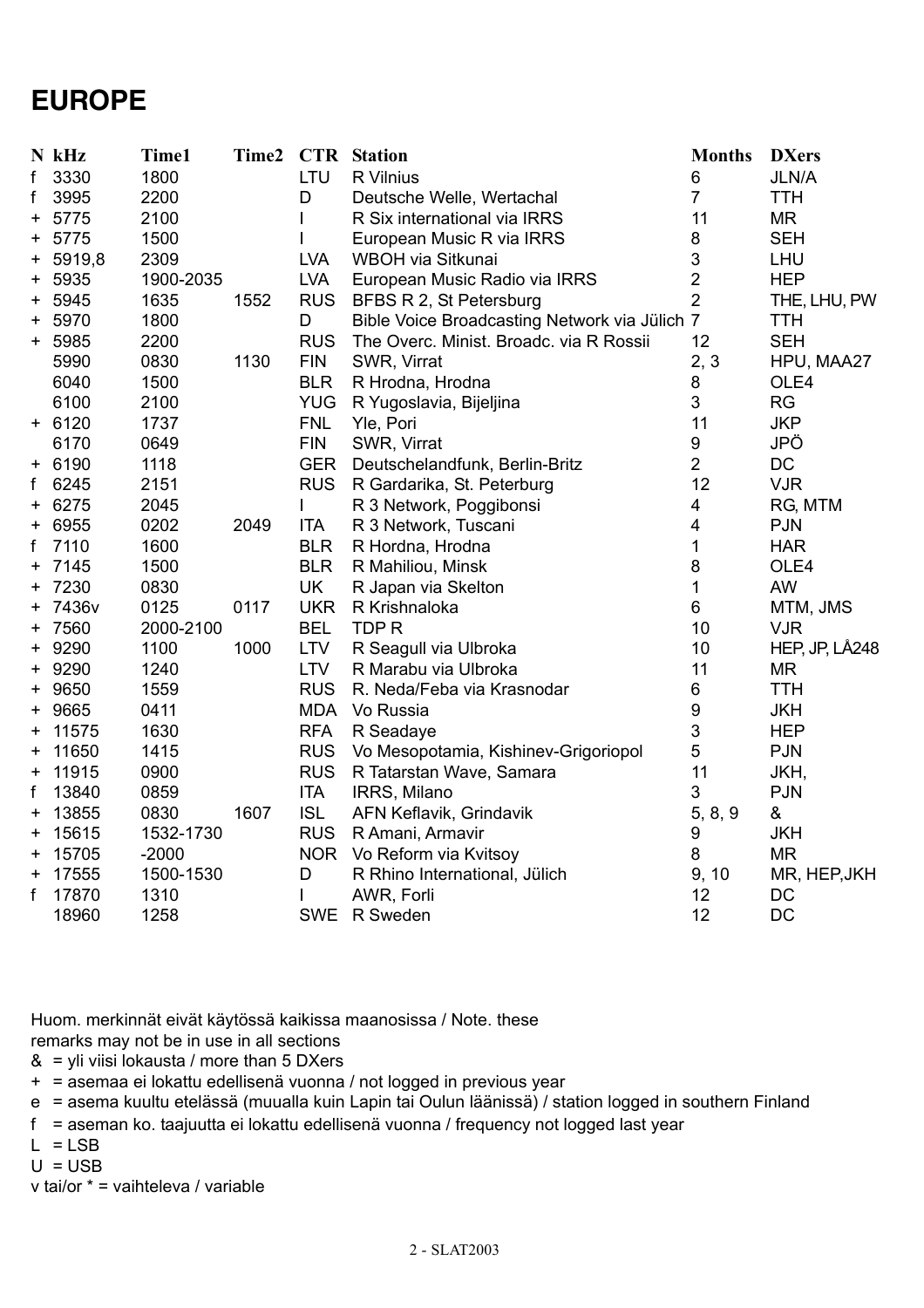# **AFRICA**

| N kHz    | Time1    | Time2    | <b>CTR</b> Station                   | <b>Month</b>                 | <b>Dxers</b>               |
|----------|----------|----------|--------------------------------------|------------------------------|----------------------------|
| 3200     | 1800     | 2027     | SWZ TWR Mpangela Ranch               | 1 6 11                       | <b>HEP JHK/K JKP</b>       |
| 3230     |          | 2031     | AFS ABC Meyerton (rel WYFR)          | 6                            | <b>JHK/K</b>               |
| 3255     |          | 2035     | AFS BBS WS, Meyerton                 | 6<br>12                      | <b>JHK/K VEH</b>           |
| 3287.5   |          | $-1903*$ | MDG RTV Malagasy, Antananarivo       | 6                            | <b>JLN/A</b>               |
| 3320     |          | 2037     | AFS SABC R Sondergreense, Meyerton   | 6<br>11                      | <b>JHK/K JKP</b>           |
| 3326     | 1928     | $-2306*$ | NIG FRCN, Lagos                      | 6 12<br>1                    | PS LKH/K JLN/A JP          |
| 3390     |          | 2045     | AFS BBC Meyerton                     | 6                            | <b>JKH/K</b>               |
| 4760     |          | 2125     | LBR ELWA Monrovia                    | 6                            | <b>JKH/K</b>               |
| 4760     |          | $-1659*$ | SWZ TWR Mpangela Ranch               | 1                            | <b>SEH</b>                 |
| 4765     | 1755-    | $-2126*$ | <b>COG RTC Brazzaville</b>           | 3<br>4 7 9                   | $^\star$                   |
| 4770     | 1920-    | $-2301*$ | NIG FRCN Kaduna                      | 4 12                         | SEH JKH SEH HVN            |
| 4775     |          | 0340     | SWZ TWR ?                            | 12                           | <b>SEH</b>                 |
| 4777     | 1731     | 1800     | GAB R Gabon, Libreville              | 34                           | <b>JSA JKH</b>             |
| 4800     | 1715     | 0300     | LSO R Lesotho, Lancers Cap           | 1<br>4 6 10                  | VEH JKH MAA28 JSA          |
| 4815     |          | 2100     | BFA R Burkina, Ouagadougou           | 3                            | <b>JSA</b>                 |
| 4820     | 1730     | 1925     | BOT R Botswana, Gaborone             | 1<br>$\overline{\mathbf{4}}$ | <b>SEH JKH</b>             |
| $v$ 4835 |          | 2100     | MLI ORTM Bamako                      | $\star$                      | $\star$                    |
| 4845     |          | 0035     | MTN R Mauritanie, Nouakchott         | 6                            | <b>JKH/K</b>               |
| 4880     | 1802     | $-1900*$ | CLA SW R Africa                      | 89<br>6                      | $\star$                    |
| 4890     |          | 0405     | GAB RFI Moyabi                       | 49                           | <b>JKH VEH</b>             |
| 4910     | 1800     | 0252     | ZMB R Zambia, Lusaka                 | $\overline{7}$<br>8 12       | <b>JKH SEH JLN/A TAK</b>   |
| 4915     |          | $-1906*$ | <b>KEN KBC Nairobi</b>               | 12<br>6                      | <b>JLN/A JSA</b>           |
| 4915     |          | 2102     | GHA GBC, Accra                       | $6\,$                        | <b>JKH/K</b>               |
| 4950     | 2258     | 0305     | <b>AGL RNA Mulenvos</b>              | 3<br>6                       | HVN SEH JKH/K              |
| 4950     | 2300     | 0400     | <b>AGL RNA Luanda</b>                | 4 6 12                       | <b>HEP SEH TAK TAT</b>     |
| 4960     |          | 0330     | STP VOA STP                          | 12                           | <b>SEH</b>                 |
| 4965     | 1805     | 2025     | ZMB R Christian Voice, Lusaka        | 4 6 7                        | SEH JKH/K JLN/A            |
| 4976     | 2045     | 0338     | UGA R Uganda, Kampala                | 3 4 6 9                      | HVN SEH JKH/K              |
| 5004     |          | $-2258*$ | <b>GNE RNGE Bata</b>                 | 3                            | KUR4                       |
| 5005     |          | 2025     | <b>GNE R Nacional, Bata</b>          | 3                            | <b>JSA</b>                 |
| v 5010   | $-1907*$ | $-2106*$ | MDG R Madagasikara, Antananarivo     | 5 7<br>4                     | SEH JKH JHY/V              |
| 5026     | 1920-    |          | UGA R Uganda, Kampala                | 6                            | <b>JLN/A</b>               |
| 5025     |          | $-2300*$ | <b>BEN ORTB Parakou</b>              | 3                            | KUR4                       |
| 5030     |          | 2225     | BFA R Burkina, Ouagadougou           | 6                            | <b>SEH</b>                 |
| 5047     | 2105     | 2302-    | TGO RTT, Lomé                        | 36                           | <b>JSA SEH JKH/K JLN/A</b> |
| 5050     | 1805-    |          | TZA R Tanzania, Dar es Salaam        | 46                           | <b>JKH SEH JKH/K</b>       |
| 5066     | 1552-    | 1605*    | COD R Candip, Bunia Tent.            | 12                           | <b>JSA</b>                 |
| 5470     |          | 0602     | LBR R Veritas Monrovia               | $\overline{2}$               | <b>THE</b>                 |
| 5500     |          | 1800     | ETH Vo of Tigray Revolution, Mekelle | 9 11                         | <b>JSA VEH</b>             |
| 5975     | 1640-    |          | ZWE ZBC, Gweru                       | 10                           | <b>JSA</b>                 |
| 5985     | 1825-    |          | <b>COG RTVC Brazzaville</b>          | 68                           | MAA28 SEH                  |
| 5990     | $*0259-$ |          | ETH R Ethiopia HS, Gedja             | 10                           | <b>HAR</b>                 |
| 6030     | 2215     | 0218     | R Okapi, Kinshasa<br>ZAI             | 6 7 11                       | JKH/K JLN/A HEPLEM182      |
| 6055     |          | 1732     | RRW R Rwanda, Kigali                 | $\star$                      | <b>JKH JLN/A JSA</b>       |
| 6060     | 2000-    |          | <b>NMB NBC Windhoek</b>              | 10                           | <b>JSA/J</b>               |
| 6100     |          | 0603     | LBR R Liberia Int, Totota            | $\overline{2}$               | <b>THE</b>                 |
| 6115     | 1820-    |          | COG R Congo, Brazzaville             | 10                           | <b>JSA</b>                 |
| 6130     | 1845     |          | SWZ TWR Mpangela Ranch               | 12                           | VJR/N                      |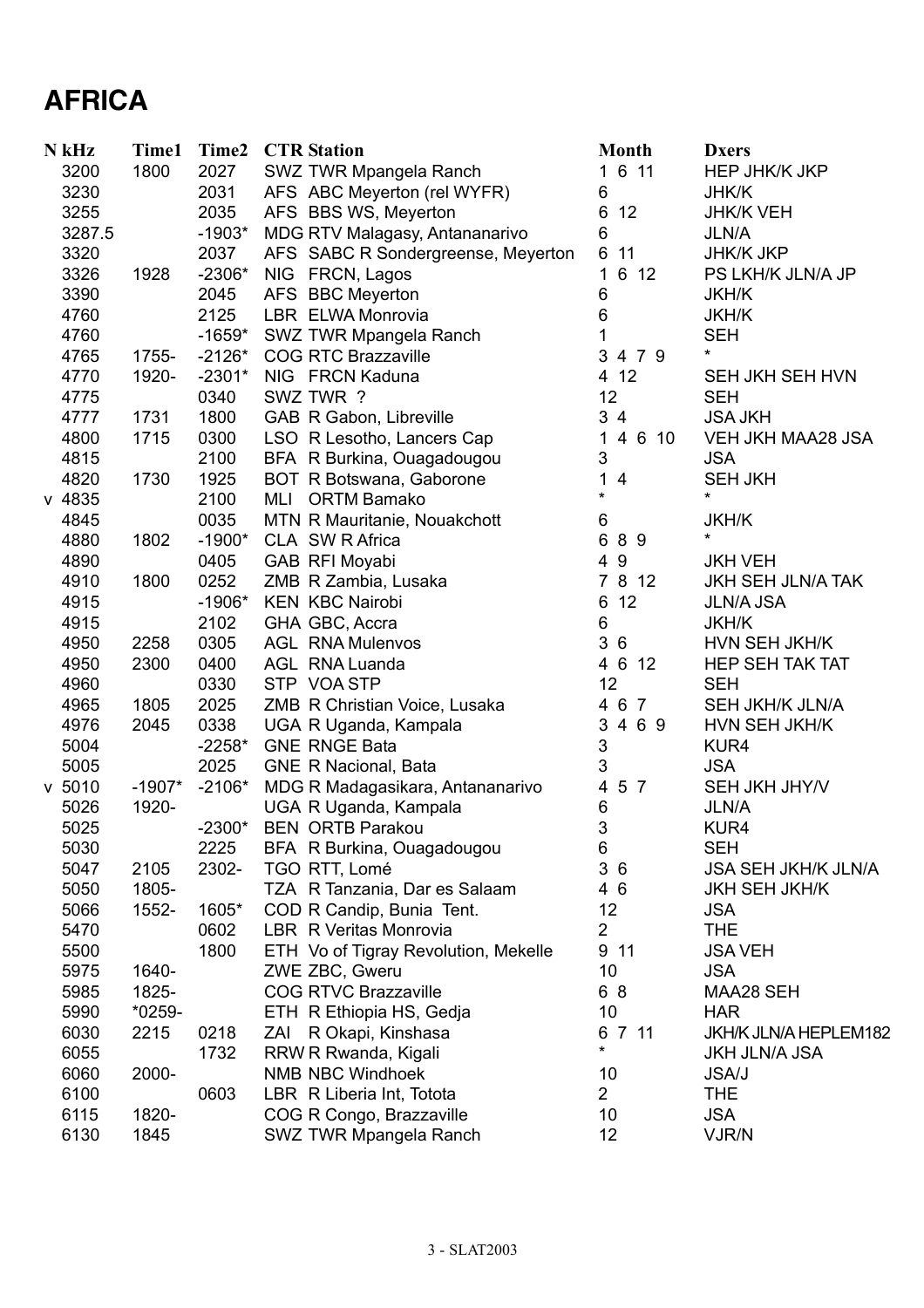# **AFRICA (cont.)**

| N kHz             |        | Time1 Time2    |            | <b>CTR</b> Station            | <b>Month</b> | <b>Dxers</b>      |
|-------------------|--------|----------------|------------|-------------------------------|--------------|-------------------|
| 6165              | 1756   |                |            | ZMB ZNBC Radio Two, Lusaka    | 10           | <b>JSA</b>        |
| 6210              | 1710-  | -1830*         |            | ETH R Fana, Addis Abeba       | 36           | MAA27 JKH/K JLN/A |
|                   | 6350   | 1800           |            | ETH Vo Tigray Revolution      | 6 7          | <b>JLN/A JKH</b>  |
| + 6715v           |        | *2033v -2137v* |            | CNR Yoido Full Gospel         |              |                   |
|                   |        |                |            | Las Palmas Church, Las Palmas | 1 3 11       | HAR LEM175 JSA    |
| 6940              |        | $-1830*$       | ETH        | R Fana, Addis Abeba           | 3            | MAA27             |
| 6985 <sub>v</sub> |        | 1654           |            | SOM Radio Galkayo Somalia     | 4 1 2        | HEP JP TK         |
| 7100              | 1740-  | 1830           | ERI        | VOBME, Asmara                 | 3            | <b>VEH JSA</b>    |
| 7110              |        | 1830           | ETH        | R Ethiopia, Gedja             | 10           | JP                |
| 7125              | 0800-  | 2100-          | <b>GUI</b> | RTV Guineenne, Conakry        | 1 10 12      | HEP JP            |
| 7160              |        | 1420           | ETH        | R Ethiopia, Gedja             | 11           | ΜR                |
| 7200              | 1600-  |                | SDN        | <b>SNBC Ondurman</b>          | 12           | ΜR                |
| 7210              | 1845-  | 2146-          | BEN        | <b>ORTB Cotonou</b>           | 6 10         | MAA28 JP          |
| 7216.8            |        | 1758           | AGL        | RN Angola                     | 10           | JP                |
| 7335              | 1600-  | 1800           |            | SOM R Galkayo                 | 9 10         | MR JSA TK         |
| 7425              |        | 2100-          |            | LBY LJBC                      | 12           | <b>MR</b>         |
| + 7530U           | 1900   |                |            | SOM "Somaliland" R Hargeisa   |              | <b>RAL</b><br>4   |
| 7999.3            | 1529   |                |            | CLA Vo Sudan                  | 3            | <b>JSA</b>        |
| 9500              |        | 1900*          |            | SWZ TWR Mpangela Ranch        | 9            | <b>VJR</b>        |
| 9550              | 2055-  |                | ZAI        | R Okapi, Kinshasa             | 1            | JHY/V HAR         |
| 11890             | 1202-* |                | <b>LBY</b> | <b>LJBC</b>                   | 12           | MR                |
| 17800             | 0930-  | 1059*          | <b>NIG</b> | Vo Nigeria, Ikorodu           | 8            | MR                |

### **ASIA**

| N kHz   |          | <b>Time1 Time2</b> |            | <b>CTR</b> Station                  | <b>Month</b>    | <b>Dxers</b>     |
|---------|----------|--------------------|------------|-------------------------------------|-----------------|------------------|
| 3223    | $-1741*$ |                    | <b>IND</b> | AIR Shimla.                         | 8               | OLE4             |
| 3231.82 | 1554     | -1604*             | <b>INS</b> | RRI Bukittinggi.                    | 10 <sup>1</sup> | TK               |
| 3266    | 2055     |                    | <b>INS</b> | RRI Gorontalo.                      | 1               | <b>PS</b>        |
| 3315    | 1600     | $-1901*$           | <b>IND</b> | AIR Bhopal.                         | 9,11            | <b>HEP JSA</b>   |
| 3325    | 1255     | 1600               | <b>INS</b> | RRI Palangkaraya.                   | 1, 3, 11        | AW PS VEH        |
| 3365    | 1830     |                    | <b>IND</b> | AIR Delhi.                          | 10 <sup>°</sup> | <b>AW</b>        |
| 3390    | 1448     | 1605               | IND        | AIR Gantok.                         | 9,12            | <b>JSA VJR/N</b> |
| 3880.81 |          | $-1830*$           |            | CLA Vo the Communist Party of Iran. | $\overline{2}$  | <b>MTM</b>       |
| 3899.97 | 0400     |                    |            | CLA Vo the Iraqi People.            | $\overline{2}$  | <b>MTM</b>       |
| 3901.94 |          | $-1846*$           |            | CLA Vo the Iraqi People.            | $\overline{2}$  | <b>MTM</b>       |
| 3950    | 1407     |                    |            | CHN Qinghai PBS 1, Xining.          | 11              | <b>VEH</b>       |
| 3975    | 0300     |                    |            | CLA Volranian Kurdistan.            | $\overline{2}$  | <b>MTM</b>       |
| 3976    | 1340     | $-1600*$           | <b>INS</b> | RRI Pontianak.                      | 2,3,11          | JHY/V VEH RG PS  |
| 3985    | 1430     |                    |            | CHN CNR2, Golmud.                   | 12              | <b>HVN</b>       |
| 3990    |          | $-1800*$           |            | CHN Unid.                           | 11              | <b>VEH</b>       |
| 4010    | 1810     |                    |            | KGZ Kyrgyz R, Bishkek.              | 3               | <b>RG</b>        |
| 4010    | 0010     |                    |            | KGZ R Bishkek.                      | 12              | VJR/N            |
| 4025.1  | 1606     |                    |            | CLA Volragi Liberation.             | 3               | <b>JHY/V</b>     |
| 4025.4  | 1728     |                    |            | CLA Vo the People of Kurdistan.     | $\overline{2}$  | <b>MTM</b>       |
| 4025.5  | 0236     | $-2031*$           |            | CLA Vo Iraqi Liberation             |                 |                  |
|         |          |                    |            | (via VoPo Kurdistan).               | 3               | <b>MTM</b>       |
| 4026.7  | 0310     |                    |            | CLA Vo the People of Kurdistan.     | $\overline{2}$  | <b>MTM</b>       |
| 4085    | 1754     | $-1931*$           |            | CLA Vo Iraqi Kurdistan.             | 2,11            | <b>MTM VEH</b>   |
| 4090    | 0400     |                    | <b>CLA</b> | Vo Iraqi Kurdistan.                 | $\overline{2}$  | <b>MTM</b>       |
| 4141    | 1658     | 1707               |            | CLA R Kurdistan.                    | $\overline{2}$  | <b>MTM</b>       |
|         |          |                    |            | 1.07.10000                          |                 |                  |

4 - SLAT2003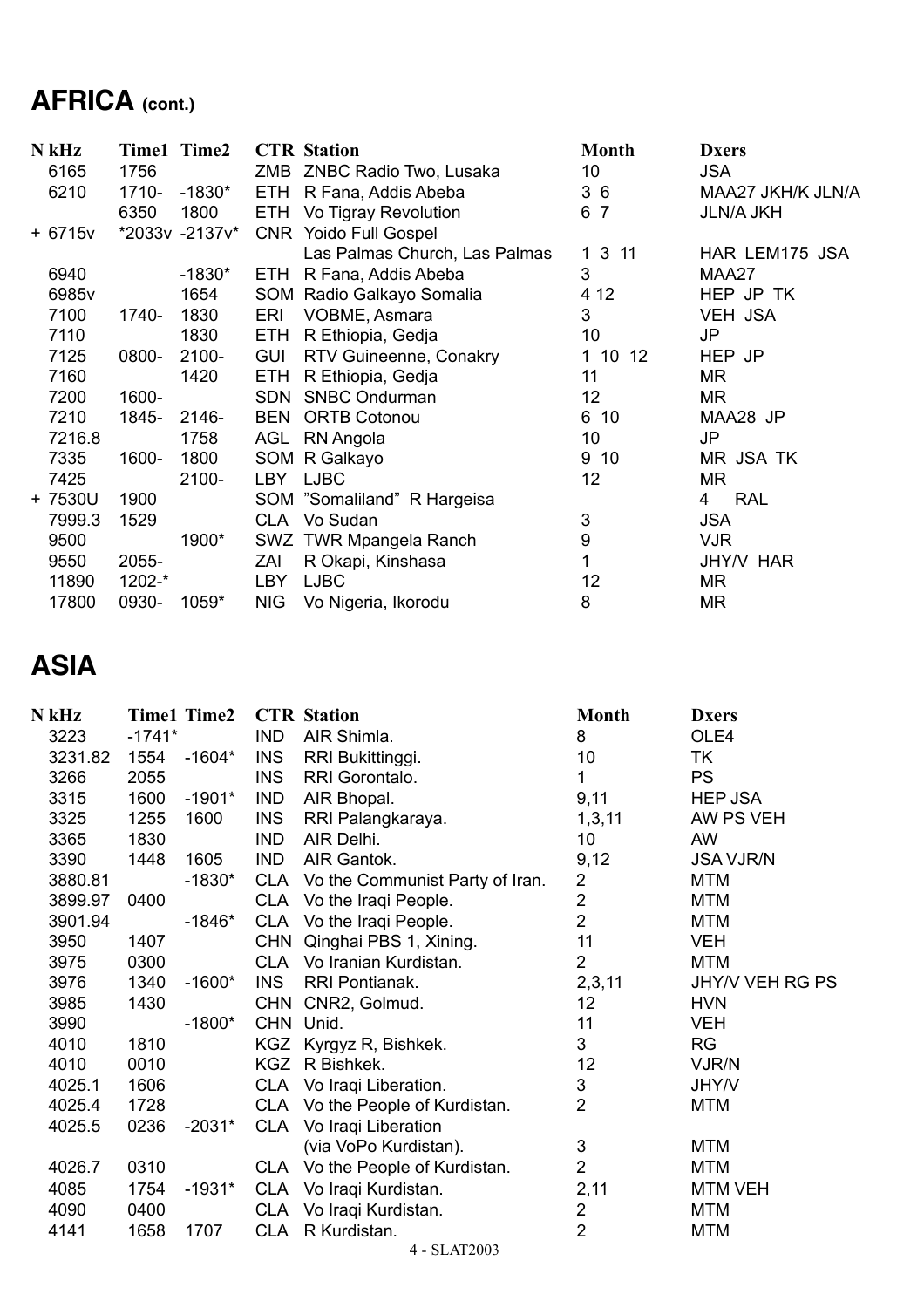| N kHz   |            | Time1 Time2     |            | <b>CTR</b> Station                      | <b>Month</b>            | <b>Dxers</b>                    |
|---------|------------|-----------------|------------|-----------------------------------------|-------------------------|---------------------------------|
| 4245.7  | 0259       | 1443            |            | CLA Vo Kurdistan Toilers.               | 2,3,11                  | MTM (VEH)                       |
| 4417.5  | 1728       |                 |            | CLA Vo the People of Kurdistan.         | $\overline{c}$          | MTM                             |
| 4450    | 1435       |                 |            | CLA Vo National Salvation (KRE).        | 3                       | MAA27                           |
| 4500    | 1820       | 1840            | <b>CLA</b> | Information R.                          | $\overline{\mathbf{4}}$ | <b>PJN MTM</b>                  |
| 4753.4  | $-1559*$   | 2150            | <b>INS</b> | RRI Makassar.                           | $\overline{2}$          | THE OLE4                        |
| 4760    | 1345       | 2325            |            | ADM AIR Port Blair.                     | 3,7,8,10                | PS OLE4 JSA/J PS                |
|         | 1532       | $-1700*$        | <b>IND</b> |                                         |                         | <b>SEH AW</b>                   |
| 4775    |            | 2200            |            | AIR Imphal.                             | 1,3                     | <b>PS</b>                       |
| 4785    | 1400       |                 |            | CHN Nei Menggu RDG, Hohhot.             | 1,12                    |                                 |
| 4785    | 0200       | 2100            |            | CLA Volragi People.                     | 3,6,9                   | JHY/V MAA28 VJR VJR/N           |
| 4785    | 1945       |                 |            | CLA Volraq.                             | 4                       | JHY/V                           |
| 4790    | 1610       |                 |            | PAK R Pakistan, Islamabad.              | 8                       | <b>PJN</b>                      |
| 4790    | 1715       | $-1813$         |            | PAK Azad Kashmir R. / R Pakistan.       | 1,4,11                  | SEH JHY/V JSA                   |
| 4795    | 0010       | 1800            |            | KGZ R Bishkek.                          | 11,12                   | <b>JSA VJR/N</b>                |
| 4795    | 1750       | $-1800*$        |            | RUS R Rossii, Ulan Ude.                 | 11                      | <b>JSA</b>                      |
| 4797.7  | 1315       |                 |            | VTN Son La.                             | 10                      | (JSA/J)                         |
| 4800    | 2200       |                 |            | CHN CNR1 Shijiazhuang.                  | $\mathfrak{S}$          | <b>HVN</b>                      |
| 4800    | 1526       | $-1902*$        | IND        | AIR Hyderabad.                          | 3,11                    | <b>JSA AW SEH</b>               |
| 4810    | 1940       | 2040            |            | ARM R Yerevan /                         |                         |                                 |
|         |            |                 |            | Vo Armenia, Yerevan-Gavar.              | 2,3,6                   | AW PJN SEH                      |
| 4820    | 2000       | 2255            |            | CHN Tibet Peoples BS, Lhasa.            | 3,6,9                   | PJN AW HVN                      |
| 4820    |            | $-1746* -1905*$ | <b>IND</b> | AIR Kolkata.                            |                         | 2,3,6,11,12 JLN/A JSA JPI/V SEH |
| 4830    | 1530       | $-1742*$        | <b>IND</b> | R Kashmir, Jammu.                       | 2, 3, 6, 10, 11, 12     | &                               |
| 4830    | *2100-2300 |                 |            | MNG Mongolian R.                        | 8,10                    | MR OLE4 SEH JHY/V               |
| 4840    | 1500       |                 | <b>IND</b> | AIR Mumbay.                             | 1                       | <b>HEP</b>                      |
| 4840.3  | 2120       |                 |            | CHN Heilongjiang PBS, Shangzhi.         | 10                      | (JSA/J)                         |
| 4844.93 | 1620       | 1635            |            | MLA R Malaysia, Kajang.                 | 8                       | AW PJN                          |
| 4845    | 1600       | 1735            |            | MLA RTM Kajang.                         | 8,11                    | <b>JKH OLE4 VEH</b>             |
| 4850    |            | $-1600*$        | <b>IND</b> | AIR Kohima.                             | 1                       | <b>SEH</b>                      |
| 4865    | *2100-0000 |                 |            | MNG Mongolian R, Sainshad/Ulangoom.     | 8,10                    | ΜR                              |
| 4875    | 1700       | $-2100*$        |            | GEO Radiostantsija Gruzhija /           |                         |                                 |
|         |            |                 |            | R Hara, Dusheti.                        | 10, 11                  | SEH HAR JSA                     |
| 4880    | 0130       | 1535            | <b>IND</b> | AIR Lucknow.                            | 2,3,12                  | AW SEH                          |
| 4890    | 1745       |                 |            | ARM Unid. USB.                          | 11                      | <b>JSA</b>                      |
| 4895    | 1521       | 1945            | <b>IND</b> | AIR Kurseong.                           | 1, 3, 12                | SEH AW JYS                      |
| 4895    | *2057-2154 |                 |            | MNG Mongolian R, Murun                  | 8,9                     | &                               |
| 4905    | 1644       |                 |            | CHN CNR Lhasa.                          | 3                       | <b>PJN</b>                      |
| 4905    | 1646       | 1700            |            | CHN Tibet PBS, Lhasa.                   | 11                      | <b>VEH</b>                      |
| 4910    | 1508       | 1600            | <b>IND</b> | AIR Jaipur.                             | 1, 3, 12                | <b>SEH AW</b>                   |
| 4920    | 0030       | $-1700*$        | <b>CHN</b> | Tibet PBS, Lhasa.                       | 10, 11                  | <b>HPU/V VEH</b>                |
| 4920    | 0029       | $-1736*$        | <b>IND</b> | AIR Chennai.                            |                         | <b>HPU/V SEH</b>                |
|         | 2045       |                 | <b>INS</b> | RRI Jambi.                              | 3, 10, 12               | <b>SEH JP</b>                   |
| 4925    |            | 2258            |            |                                         | 2,11                    |                                 |
| 4930    | 1641       | 2050            | <b>TKM</b> | Turkmen R 1, Askhabad.                  | 3                       | SEH RAL HVN                     |
| 4939.93 | 1600       | $-1900*$        |            | KGZ Hit Shortwave via Extol R, Bishkek. | 1,3                     | <b>MTM</b>                      |
| 4950    | 1729       |                 | <b>IND</b> | AIR Srinagar.                           | 11                      | <b>VEH</b>                      |
| 4955    | 1620       | $-1700*$        | <b>PAK</b> | R Pakistan.                             | 11                      | <b>JSA</b>                      |
| 4960    | 1729       | $-1741*$        | IND        | AIR Ranchi.                             | 3,11                    | <b>VEH SEH</b>                  |
| 4970    |            | $-1629*$        | IND        | AIR Shillong.                           | 8                       | OLE4                            |
| 4980    | 1800       |                 | <b>CHN</b> | Xinjiang R, Urumqi.                     | 12                      | <b>HVN</b>                      |
| 4990    | 1430       | 1503            | <b>IND</b> | AIR Itanagar.                           | 3,12                    | VJR/N AW                        |
| 4995    | 1530       |                 | TJK        | R Liberty, Yangi-Yul.                   | 12 <sub>2</sub>         | VJR/N                           |
| 5005    | 2050       | 2315            | <b>NPL</b> | R Nepal, Khumaltar.                     | 2,10                    | <b>SEH</b>                      |
| 5010    | 0035       | $-1735*$        | IND        | AIR Thiruvananthapuram.                 | 8,9,10,11               | SEH JKH VEH AW, PJN             |
| 5015    | 0057       | $-2157*$        | <b>TKM</b> | Turkmen R 2, Askhabad.                  | 1,9,10                  | SEH HPU HPU/V                   |
| 5020    | 1530       | 2350            | <b>CLN</b> | SLBC Ekala, Tamil Sce.                  | 8,10                    | (OLE4) JSA/J                    |
| 5025    | 2130       |                 |            | UZB R Tashkent.                         | 1                       | <b>SEH</b>                      |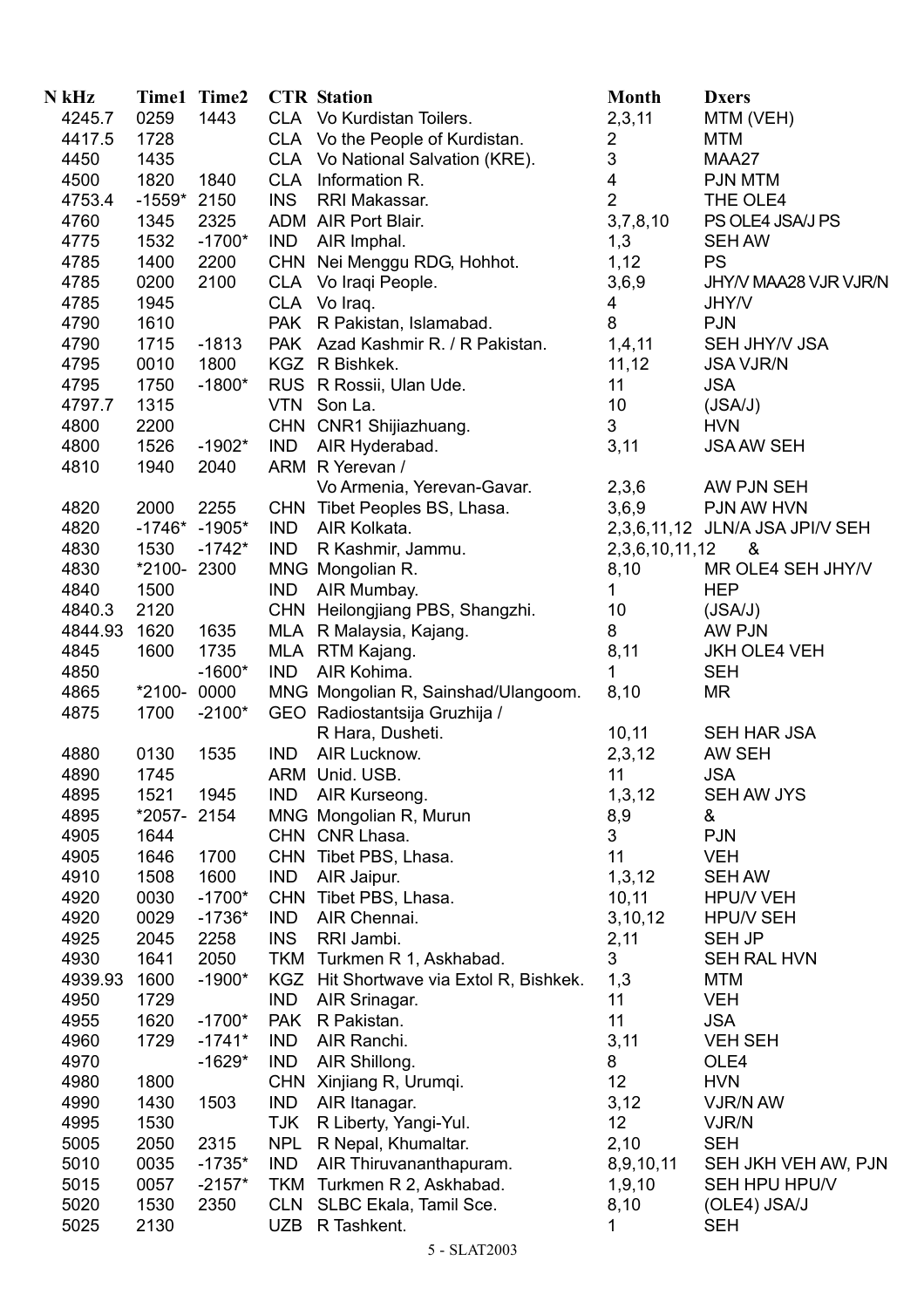# **ASIA (cont.)**

| N kHz   |        |              |            | <b>Time1 Time2 CTR Station</b>                 | <b>Month</b>        | <b>Dxers</b>            |
|---------|--------|--------------|------------|------------------------------------------------|---------------------|-------------------------|
| 5040    | 1720   | $-1742*$ IND |            | AIR Jeypore.                                   | 1,11,12             | SEH VEH HVN             |
| 5040.6  | 1335   |              | <b>BRM</b> | RTV Yangon.                                    | 10                  | <b>JSA/J</b>            |
| 5050    | 1300   | 1340         | <b>CHN</b> | Guangxi FBS, Nanning.                          | 10                  | <b>JSA/J OLE5</b>       |
| 5050    | 1700   |              | <b>CHN</b> | Haixia Zhi Sheng, Fuzhou.                      | 12                  | VJR/N                   |
| 5050    | 1334   |              | <b>IND</b> | AIR Aizawl.                                    | 10                  | <b>JSA/J</b>            |
| 5050.4  | 1710   |              | <b>NPL</b> | R Nepal, Kathmandu-Khumaltar.                  | 11                  | <b>PJN</b>              |
| 5080    | 1535   | 1630         | <b>PAK</b> | PBC Islamabad.                                 | 8,9,11              | VJR OLE4 JSA            |
| 5240    | 1646   | 1700         | <b>CHN</b> | Tibet PBS, Lhasa.                              | 11                  | <b>VEH</b>              |
| 5320    | *2030- |              | <b>CHN</b> | CNR.                                           | $\overline{2}$      | MAA27                   |
| 5925    | 1450   |              | VTN        | Vo Vietnam, Xuan Mai.                          | 10                  | <b>JKH</b>              |
| 5965    | 1520   |              | MLA        | R Malaysia 1.                                  | 9                   | <b>JKH</b>              |
| 5969.6  | 1225   |              | <b>CHN</b> | Gannan RGD.                                    | 12                  | PUL/R                   |
| 5985.85 | 1553   | $-1600*$     | BRM        | R Myanmar, Yangon.                             | 10, 11              | <b>JKH VEH</b>          |
| 6050    | 1640   |              | <b>CHN</b> | Tibet PBS, Lhasa.                              | 9                   | <b>PJN</b>              |
| 6060    | 1120   |              | <b>CHN</b> | Sichuan RGD.                                   | 12                  | PUL/R                   |
| 6110    | 1646   | 1700         | <b>CHN</b> | Tibet PBS, Lhasa.                              | 11                  | <b>VEH</b>              |
| 6225    | 2320   |              | <b>KAZ</b> | DW Almaty.                                     | 12                  | <b>VJR</b>              |
| 6240    | 1646   | 1700         | <b>CHN</b> | Tibet PBS, Lhasa.                              | 11                  | <b>VEH</b>              |
| 6285    |        | -2331* CHN   |            | Unid.                                          | 12                  | <b>VJR</b>              |
| 6348    | 1245   |              | <b>KOR</b> | Echo of Hope.                                  | 3                   | MAA27                   |
| 6379    | 1230   | 1300         | VTN:       | Lai Chau BS.                                   | 12                  | VJR/N JP                |
| 6400    | 1235   |              | <b>KRE</b> | KCBS Pyongyang.                                | 3                   | MAA27                   |
| 6569    | 1504   |              | <b>BRM</b> | Defense Forces BU, Tanggyi.                    | 3                   | MAA27                   |
| 6600    | 1300   |              | <b>KOR</b> | Vo People.                                     | 3                   | MAA27                   |
|         |        |              |            |                                                |                     |                         |
| 6900    | 1430   | 1500         | <b>TUR</b> | Turkish State Meteorological Sce, Ankara. 3,11 |                     | MR MAA27                |
| 7000    | 1655   |              | <b>CLA</b> | Information R.                                 | 3<br>$\overline{2}$ | JHY/V                   |
| 7100    | 0400   |              | <b>CLA</b> | Vo Islamic Revolution in Iraq.                 |                     | <b>MTM</b>              |
| 7145    | 1300   |              | LAO        | Lao National R, Vientiane.                     | 11                  | <b>MR</b>               |
| 7150    | 1400   |              | <b>IRN</b> | IRIB Kerman.                                   | 12                  | MR                      |
| 7180    | 1300   |              | <b>CLA</b> | Degar Voice.                                   | 12                  | <b>VJR</b>              |
| 7260    | 1500   |              | <b>MNG</b> | Mongolian R.                                   | 10                  | MR                      |
| 7295    | 1525   |              | <b>MLA</b> | R Malaysia 4.                                  | 8                   | <b>JKH</b>              |
| 7345    | 1123   |              | <b>RUS</b> | R Rossii, Yakutsk.                             | 1                   | <b>VEH</b>              |
| 7380    | 1300   | 1328         | <b>RUS</b> | Degar Voice, Chita.                            | 8                   | ΜR                      |
| 7385    | 1646   | 1700         | <b>CHN</b> | Tibet PBS, Lhasa.                              | 11                  | <b>VEH</b>              |
| 7485    | 1415   | 1445         | <b>UZB</b> | Bible Voice Broadcasting, Tashkent.            | 12                  | <b>VJR</b>              |
| 7525    | 1958   |              | <b>CLA</b> | R Yaran.                                       | 4                   | <b>MTM</b>              |
| 7590    | 1910   |              | <b>CLA</b> | Sawt-al-Islah.                                 | $\overline{2}$      | (MAA27)                 |
| 8170    | 1740   |              | <b>CLA</b> | Vo Iraqi Kurdistan. (2 x 4085).                | 8                   | <b>JSA</b>              |
| 9000    | 1700   |              | <b>AFG</b> | R Peace, Bagram.                               | 10                  | MR                      |
| 9155    | 1757   |              | <b>CLA</b> | Ashur R.                                       | 3                   | <b>MTM</b>              |
| 9405    | 1559   |              | <b>PHL</b> | FEBC Bocaue.                                   | 4                   | <b>PJN</b>              |
| 9435    | 2300   |              | <b>PHL</b> | FEBC Bocaue.                                   | 12                  | <b>VJR</b>              |
| 9505    | 0405   |              | <b>IRN</b> | Vo the Palestinian Islamic Revolution.         | 11                  | <b>JKH</b>              |
| 9550    | 1755   |              | <b>BNG</b> | R Bangladesh.                                  | $\overline{2}$      | <b>SEH</b>              |
| 9570    | 0010   | 1810         | <b>CLA</b> | Vo the Iraqi People.                           | 2,8                 | <b>MTM PJN</b>          |
| 9645    | 2105   |              | <b>CLA</b> | R Free Iraq.                                   | 3                   | <b>SEH</b>              |
| 9665.3  | 2147   |              | <b>KRE</b> | Korean Central BS, Pyongyang.                  | 12                  | <b>JKH</b>              |
| 9685    | 1455   |              | <b>CLA</b> | R Free Iraq.                                   | 3                   | <b>PJN</b>              |
| 9715    | 0000   |              | <b>CLA</b> | Information R.                                 | 3                   | JHY/V                   |
| 9745    | 1630   | 2335         | <b>BHR</b> | R Bahrain.                                     | 4,5,6,8,12          | <b>JKH JLN/A MTM MR</b> |
| 9750    | 1840   |              | MLA        | RTV Malaysia.                                  | 8                   | <b>SEH</b>              |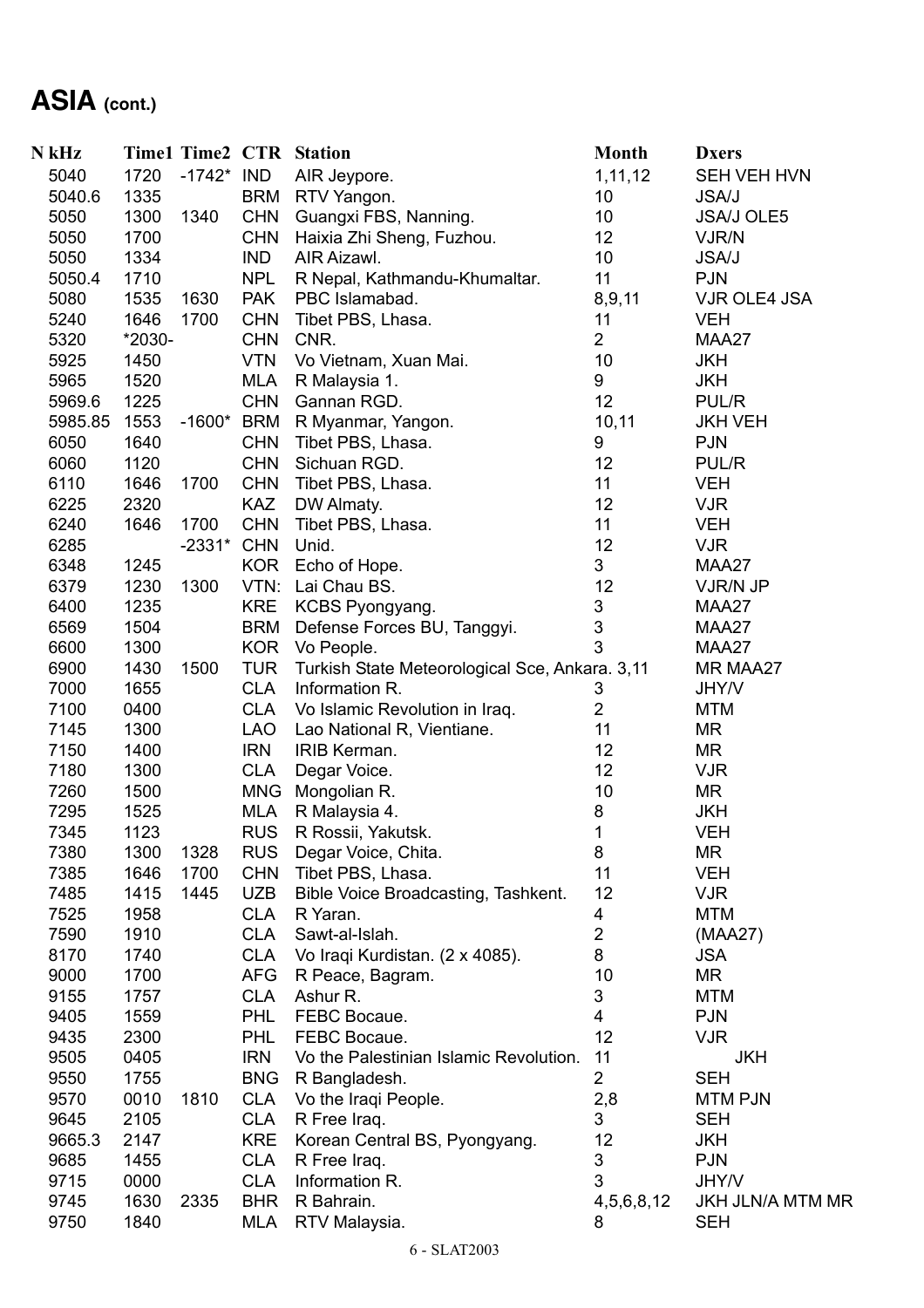| N kHz    |      | <b>Time1 Time2</b> | <b>CTR</b> | <b>Station</b>                  | <b>Month</b>   | <b>Dxers</b>   |
|----------|------|--------------------|------------|---------------------------------|----------------|----------------|
| 9770     | 1450 |                    | <b>CLN</b> | <b>SLBC Ekala.</b>              | 8              | <b>JKH</b>     |
| 9779.65  | 1800 |                    | <b>YEM</b> | R Yemen, Sanaa.                 | 12             | <b>VJR</b>     |
| 9855     | 2303 |                    | <b>PHL</b> | FEBC Iba.                       | 12             | <b>VJR</b>     |
| 11679.9  | 2147 |                    | <b>KRE</b> | Korean Central BS, Pyongyang.   | 12             | <b>JKH</b>     |
| 11720    | 1844 |                    | <b>PHL</b> | R Pilipinas, Tinang.            | 3              | <b>PJN</b>     |
| 11787    | 0918 |                    | <b>IRQ</b> | R Baghdad.                      | 3              | ( PJN)         |
| 11805.15 | 0630 | 0645               | <b>GEO</b> | R Georgia, Dusheti.             | 9,12           | <b>VJR JKH</b> |
| 11960    | 1430 |                    | <b>JOR</b> | R Jordan FS                     | 9              | <b>JKH</b>     |
| 12014.8  | 1830 |                    | <b>MNG</b> | Vo Mongolia.                    | 10             | <b>VJR</b>     |
| 12065    | 1100 |                    | <b>RUS</b> | R Netherlands, Petropavlovsk-K. | 9              | <b>VJR</b>     |
| 15150    | 2000 |                    | <b>INS</b> | Vo Indonesia, Bonto Sunggu.     | 2              | YK             |
| 15245    | 1425 | $-1500*$           | <b>OMA</b> | <b>BBC A'Seela.</b>             | $\overline{2}$ | <b>THE</b>     |
| 15295    | 1758 |                    | MLA        | Vo Malaysia.                    | 6              | MAA28          |
| 15455    | 1505 |                    | <b>CHN</b> | R Canada Int., Xian.            | 8              | <b>JKH</b>     |
| 15455    | 1505 |                    | <b>RUS</b> | Vo Russia, Yekaterinburg.       | 8              | <b>JKH</b>     |
| 17525    | 1425 |                    | <b>RUS</b> | R Netherlands, Krasnodar.       | 3              | <b>SSS</b>     |
| 17655    | 0831 | 0900               | <b>RUS</b> | Vo Russia, Komsomolsk-na-Amur.  |                | TTH            |

#### **OCEANIA**

| N kHz     |           |      | Time1 Time2 e CTR Station |                                  | <b>Month</b>     | <b>DXers</b>            |
|-----------|-----------|------|---------------------------|----------------------------------|------------------|-------------------------|
| 2310      | 1830      |      | e AUS                     | ABC NT SW Service, Alice Springs | 1,8,12           | <b>HVN PS ARK PJN</b>   |
| 2325      | 2012      |      | e AUS                     | ABC NT SW Service, Tennant Creek | 1                | <b>HVN</b>              |
| $+2345$   | 1220      |      | e PNG                     | R Gulf, Kerema                   | 12               | <b>TAT PEH</b>          |
| 2485      | 1815      |      | e AUS                     | <b>ABC Katherine</b>             | 12               | <b>ARK</b>              |
| 3220      | 1024      | 1945 |                           | e PNG R Morobe, Lae              | $\overline{2}$   | <b>JP</b>               |
| 3290      | 1201      |      | e PNG                     | R Central, Boroko                | 12               | <b>PEH</b>              |
| 3315      | 1258      |      | e PNG                     | R Manus, Lorengau                | 12               | <b>JNU</b>              |
| 3335      | 1905      |      | e PNG                     | Tent: R East Sepik, Wewak        | 9                | <b>JNU</b>              |
| 3905      | 1952      |      | e PNG                     | R New Ireland, Kavieng           | $\overline{2}$   | <b>THE</b>              |
| 4605      | 1903      |      | e INS                     | <b>RRI Serui</b>                 | 7,9,11,12        | MAA29 PS JP JJN ARK VHI |
| 4790      | 1159      | 1959 | e INS                     | RRI Fak-Fak                      | 6,7,8,10,11,12 & |                         |
| $+4870$   | 1259      | 2020 | e INS                     | RRI Wamena                       | 6,7,8,12         | &                       |
| 4875      | 2100      |      | e INS                     | <b>RRI</b> Sorong                | 12               | JP VJR/N MAA30          |
| 4890      | 1345      | 1942 | e PNG                     | <b>NBC Port Moresby</b>          | 10               | VHI JSA/J AW PJN        |
| 4890      | 1212      | 1855 | e PNG                     | <b>NBC Boroko</b>                | 2,11,12          | <b>JP VHI VEH</b>       |
| 5020      | 1000      | 1900 | e SLM                     | SIBC Honiara                     | 1,2,12           | VHI PS JP LEM178 JP JNU |
| 5025      | 1645      |      |                           | e AUS ABC Katherine              | 12               | PUL/R                   |
| 5765      | 1633      |      |                           | e GUM AFRTS Barrigada, Guam      | 11               | <b>VEH</b>              |
| 6350      | 0655      |      |                           | e HWA AFN Pearl Harbour, HI      | 10               | <b>JSA/J</b>            |
| 7240      | 1855      |      | e AUS                     | R Australia, Shepparton          | $\overline{4}$   | AW                      |
| 7260      | 0705      |      | e VTU                     | R Vanuatu                        | 11               | <b>JP</b>               |
| 7455      | 1120      |      |                           | e GUM KTWR Agana                 | 10               | <b>PJN</b>              |
| 9475      | 1100      | 1833 |                           | e AUS R Australia, Shepparton    | 8,10             | <b>PJN</b>              |
| 9930      | 0835      |      |                           | e HWA KWHR Naalehu HI            | 3,12             | AW VJR                  |
| 10320     | 1730      |      |                           | e HWA AFN, Pearl Harbour, HI     | 1,12             | <b>SEH</b>              |
| 11675     | 0800      |      |                           | e NZL R New Zealand, Rangitaki   | 11               | AW                      |
| 11755     | 1330      |      |                           | e GUM KSDA AWR Asia, Agat        | $\overline{2}$   | AW                      |
| $+ 11770$ | 0827      |      |                           | e AUS HCJB Kununurra             | $\overline{2}$   | <b>THE</b>              |
| 11900     | 1040      |      |                           | e GUM KSDA AWR Asia, Agat        | $\mathbf{1}$     | AW                      |
| 13362     | 0650      |      |                           | e GUM AFN Guam                   | 10               | <b>JSA/J</b>            |
| 15476     | 1920      |      | e ATA                     | LRA36 RN Arcangel San Gabriel,   |                  |                         |
|           |           |      |                           | Baze Esperanza                   | 6,8              | <b>JLN/A SEH</b>        |
| $+ 15480$ | 1227 1416 |      | e AUS                     | <b>HCJB Kununurra</b>            | 1,2              | &                       |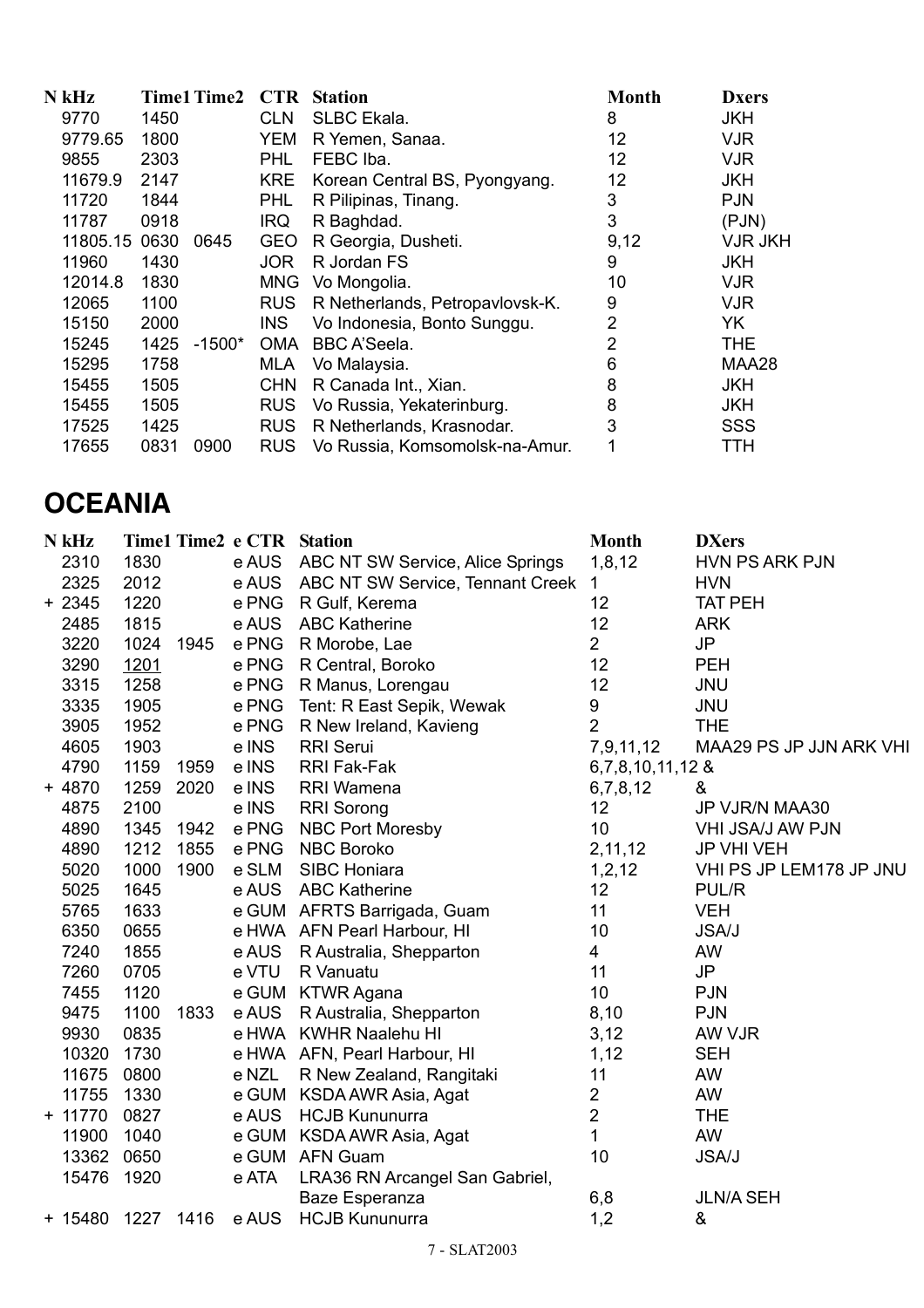### **NORTH AMERICA**

|       | $N$ kHz | <b>Time</b> | <b>CTR</b> | <b>Station</b>                | <b>Month</b>    | <b>DXers</b>     |
|-------|---------|-------------|------------|-------------------------------|-----------------|------------------|
|       | 5050    | 0421        | <b>USA</b> | <b>WWRB Manchester TN</b>     | 3               | <b>JHY/V</b>     |
| f     | 5070    | 0700        | <b>USA</b> | <b>WWCR Nashville TN</b>      | 12 <sub>2</sub> | TAK.             |
|       | 5085    | 0526        | <b>USA</b> | <b>WWRB Manchester TN</b>     | 12 <sub>2</sub> | <b>KRV/V</b>     |
| f     | 5105    | 2230        | <b>USA</b> | <b>WBCQ Monticello ME</b>     | 12 <sub>2</sub> | <b>VJR</b>       |
| f     | 5755    | 0416        | <b>USA</b> | <b>KAIJ Dallas TX</b>         | 12 <sub>2</sub> | <b>KRV/V</b>     |
| f     | 5770    | 0900        | <b>USA</b> | <b>WWCR Nashville TN</b>      | 12 <sub>2</sub> | MR               |
| f     | 5826    | 0507        | <b>USA</b> | <b>WEWN Vandiver AL</b>       | 1               | DC               |
| $\pm$ | 5919    | 0337        | <b>USA</b> | <b>WBOH Newport NC</b>        | 3               | <b>JHY/V MTM</b> |
| f     | 5925    | 0513        | <b>USA</b> | <b>WWCR Nashville TN</b>      | 1               | DC               |
| f     | 6020    | 0330        | CAN        | R Nederland via Sackville     | 1               | DC               |
| f     | 7385    | 0418        | <b>USA</b> | <b>WRMI Miami FL</b>          | 12 <sub>2</sub> | <b>KRV/V</b>     |
| f     | 7425    | 0730        | <b>USA</b> | <b>WEWN Vandiver AL</b>       | 4               | <b>PJN</b>       |
| f     | 7505    | 0605        | <b>USA</b> | <b>KTBN Salt Lake City UT</b> | 3 10            | <b>PJN</b>       |
| f     | 7510    | 2356        | <b>USA</b> | <b>WSHB Cypress Creek SC</b>  | 12 <sub>2</sub> | <b>TAK</b>       |
| f     | 7555    | 0300        | <b>USA</b> | <b>KJES Vado NM</b>           | $\overline{2}$  | <b>RG</b>        |
|       | 9370    | 0859        | <b>USA</b> | <b>WTJC Newport NC</b>        | 3 1 2           | UKI73 TAK        |
| f     | 9475    | 1059        | <b>USA</b> | <b>WWCR Nashville TN</b>      | 10              | <b>PJN</b>       |
| f     | 9480    | 1355        | <b>USA</b> | <b>WHRI Noblesville IN</b>    | 11              | AW               |
| f     | 9590    | 1005        | <b>USA</b> | <b>VOA Greenville NC</b>      | 3               | AW               |
| f     | 9985    | 0430        | <b>USA</b> | <b>WYFR Okeechobee FL</b>     | 2               | AW               |
| f     | 11775   | 0254        | <b>USA</b> | R Marti, Delano CA            | 1               | DC               |
| f     | 12015   | 2015        | CAN        | R Canada, Sackville           | 1               | DC               |
| f     | 17670   | 2046        | <b>USA</b> | R Marti, Delano CA            | 12              | <b>KRV/V</b>     |

#### **CENTRAL AMERICA & THE CARIBBEAN**

|   | N kHz      |      | <b>Time1 Time2 CTR</b> |            | <b>Station</b>                      | <b>Months</b>   | <b>Dxers</b>          |
|---|------------|------|------------------------|------------|-------------------------------------|-----------------|-----------------------|
|   | $+3324.80$ |      | 0331                   | <b>GTM</b> | TGBA R Maya, Barillas               | 12              | VJR/N                 |
|   | 4052.47    | 0543 | 0602                   | <b>GTM</b> | TG R Verdad, Chiquimula             | 12 <sub>2</sub> | <b>TAT VJR/N</b>      |
|   | 4820.0     | 0303 |                        | <b>HND</b> | LV Evangélica, Tegucigalpa          |                 | OLE <sub>3</sub><br>5 |
|   | 4831.98    | 0210 | 0503                   | <b>HND</b> | <b>HRLW R Litoral, La Ceiba</b>     | 3,9,0           | PS UKI73 PK TAT PEH   |
|   | 4960.00    | 0048 |                        | <b>DOM</b> | HIAH R Villa, Santo Domingo         | 5               | OLE <sub>3</sub>      |
|   | 5025       | 0150 | 0525                   | <b>CUB</b> | CM R Rebelde, Bauta                 | 1,7             | AW                    |
|   | 5029       | 0029 | 0811                   | CTR.       | World Univ. R/                      |                 |                       |
|   |            |      |                        |            | TIAWR Adventist World R, Alajuela   | 3,2             | KUR4 VEH MAA30        |
|   | 6026.04    | 0045 | 0258                   | <b>DOM</b> | HI1J R Amanecer Internacional,      |                 |                       |
|   |            |      |                        |            | Santo Domingo                       | 3,7             | AW JVH/A              |
|   | 6090       | 0700 |                        | AIA        | Caribbean Beacon/                   |                 |                       |
|   |            |      |                        |            | <b>WUN The Valley, Anguilla</b>     | 11              | <b>AW</b>             |
|   | 6458.5     | 0810 |                        | PTR.       | AFN Isabela PR/ USB                 |                 | <b>SEH</b>            |
| f | 7507.0     | 0640 | 2200                   | <b>PTR</b> | AFN Isabela PR/ USB                 | 11              | <b>TAT</b>            |
|   | 11775      | 1045 | -2204                  | AIA.       | Caribbean Beacon/                   |                 |                       |
|   |            |      |                        |            | <b>WUN The Valley, Anguilla</b>     | 1,2,3           | DC SEH AW             |
|   | 15039      | 1535 | 2300- CTR              |            | R for Peace International, El Rodeo | 3,6             | MAA27, JLN/A          |

Vihjeasemia/for tips; RHC 6000+13750 kHz, RN Bonaire 9790 kHz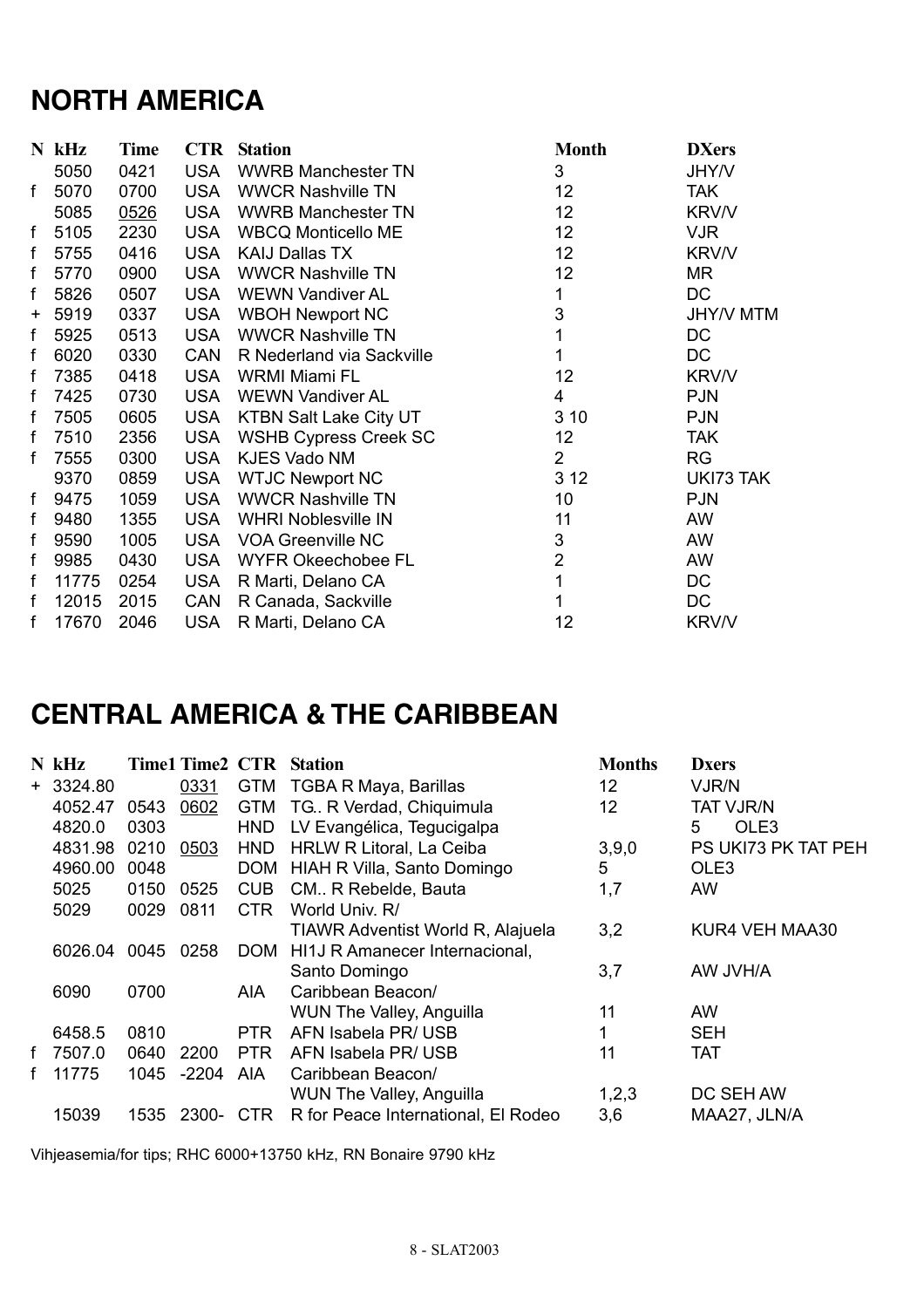## **SOUTH AMERICA**

| <b>NkHz</b>        |      | Time1Time2 | <b>CTR STATION</b>                                     | <b>Months</b>  | DXers $(8 > 6)$                            |
|--------------------|------|------------|--------------------------------------------------------|----------------|--------------------------------------------|
| 2460               | 0358 |            | BRA ZYF204 R Alvorada, Rio Branco, AC                  | 3              | <b>UKI72</b>                               |
| 3205               | 2335 |            | BRA ZYG861 R Ribeirão Preto, Ribeirão Preto, SP        | 6              | <b>JLN/A</b>                               |
| 3234.8             |      | 0243 0300  | PRU OAW3A R Luz y Sonido, Huánuco                      | 4              | <b>JHY/V</b>                               |
| 3235               | 0320 |            | BRA ZY R Guarujá Paulista, Guarujá, SP                 | 9              | TK                                         |
| 3235.05 0100 0310  |      |            | BRA ZYG860 R Clube, Marilia SP                         | 8              | <b>HS TAT</b>                              |
| 3255               | 0255 |            | BRA ZY R Educadora 6 de Agosto, Xapurí, AC             | 5              | <b>HS</b>                                  |
| 3279,5v 0344 0726  |      |            | EQA HCVN7 R María/ La Voz del Napo, Tena               | 1,3,11,12      | JVH/N PS TAT PJN                           |
| 3310               |      | 2306 0145  | BOL CP R Mosoj Chaski, Cochabamba                      |                | 5,6,8,9,12 OLE3 PS JVH/A JLN/A<br>AW VJR/N |
| 3325               | 0157 |            | BRA ZYG687 Super R Tupí, Sâp Paulo SP                  | 5              | OLE3                                       |
| 3365.03 0040 0603  |      |            | BRA ZYG855 R Cultura, Araraquara, SP                   | 5,6,12         | OLE3 AW HS TAT                             |
| 3375.1             | 0041 |            | BRA ZYF907 R Dourados, Dourados, MS                    | 3              | JHY/V                                      |
| 3375.13 2316 0202* |      |            | PRU OAW6B R San Antonio, Callalli                      |                | 1,5,6,7,9,12 HAT OLE3 PS JVH/A             |
|                    |      |            |                                                        |                | AW PJN                                     |
| 4388.92 2330 0110  |      |            | PRU O R Imperio, Chiclayo                              | 1,5            | HAT OLE3 AW PJN                            |
| 4410               |      | 2230 0105  | BOL CP R Eco, Reyes                                    | 1, 5, 6        | <b>HAT OLE3 JLN/A</b>                      |
| 4460.8             |      | 0353*      | PRU O R Norandina, Celendín                            | 10             | <b>TAT</b>                                 |
| 4649.01 2324 2346  |      |            | BOL CP89 R Santa Ana, Santa Ana de Yacuma              | 1,5            | <b>HAT OLE3</b>                            |
| 4681.61 0330       |      |            | BOL CP185 R Paitití, Guayaramerín                      | 3              | <b>UKI72</b>                               |
| 4716.75 0012 0145  |      |            | BOL CP R Yatun Ayllu/Yura, Yura                        | 5,6,7,9        | OLE3 MAA28 JVH/A<br><b>PS AW</b>           |
| 4723               | 2255 |            | BOL CP. R Uncia, Uncia                                 | 12             | JPI/V                                      |
| 4746.8             |      | 2245 0104* | PRU OAZ5B R Huanta 2000, Huanta                        | 5,6,8,9,12     | OLE3 JLN/A JHY/V<br>AW JP                  |
| 4754.35 0124 0158  |      |            | BRA ZYF904 R Educação Rural, Campo Grande, MS 4,9      |                | <b>AW</b>                                  |
| 4765               |      | 0007 0255  | BRA ZYG363 R Educação Rural, Santarém, PA              | 2,6,7,8        | AW PJN RG JP                               |
| 4774.95 2225 0305  |      |            | PRU OCX4E R Tarma, Tarma                               |                | 4,6,7,8,9,12 AW PJN JP LÅ253               |
| 4780.95 0254 0345* |      |            | BOL +CP R Tacana, Tumupasa, Deptp. La Paz              | 8              | 21.8. HS JEÖ TAT                           |
| 4785               | 0230 |            | BRA ZYG790 R Caiari, Porto Velho, RO                   | $\overline{7}$ | <b>JHY/V</b>                               |
| 4790               |      | 0132 0229  | PRU OAX8F R Atlántida, Iquitos                         | 5,7,8,9        | AW OLE3 PS OLE4                            |
|                    |      |            |                                                        |                | <b>PJN</b>                                 |
| 4794.92 0055 0230* |      |            | BRA ZYF900 R Difusora, Aquidauana, MS                  | 6              | AW JLN/A                                   |
| 4796.54 2300 0018  |      |            | BOL CP R Mallku, Uyuni                                 | 6.7            | AW JLN/A PS                                |
| 4805               |      | 2143 0140  | BRA ZYF273 R Difusora do Amazonas, Manaus, AM 6,7,8,12 |                | <b>RG TAT AW KRV/V</b>                     |
|                    |      |            |                                                        |                | <b>HVN</b>                                 |
| 4815               | 2330 |            | BRA ZYG640 R Difusora, Londrina, PR                    | 12             | <b>JPI/V</b>                               |
| 4824.4             |      | 2325 0250  | PRU OAZ8S La Voz de la Selva, Iquitos                  | $\overline{7}$ | AW PS                                      |
| 4825               |      | 0540 0705  | BRA ZYG868 R Canção Nova, Cachoeira Paulista, S 1,12   |                | PS JP                                      |
| 4825               | 2322 |            | BRA ZYG364 R Educadora, Bragança, PA                   | 8              | JHY/V                                      |
| 4826.45 0103 0305  |      |            | PRU OAX7T R Sicuani, Sicuani                           | 5,6,7,8        | OLE3 AW JLN/A JVH/A<br><b>PS PEH</b>       |
| 4830               | 0140 |            | VEN YVOB R Táchira, San Cristóbal                      | 5              | AW                                         |
| 4835               | 0300 |            | BRA ZYF641 R Capixaba, Vitória, ES                     | $\overline{2}$ | AW                                         |
| 4845.25 0047 0200* |      |            | BRA ZYF278 R Cultura Ondas Tropicais, Manaus, AM 5,6,9 |                | AW JLN/A                                   |
| 4856.26 2249 0145  |      |            | PRU OAX7J R La Hora, Cusco                             | 1,5,6,8,12     | PS OLE3 JVH/A TAT<br>AW JP                 |
| 4864.9             | 0050 |            | BOL CP66 R Centenario La Nueva, Santa Cruz             | $\overline{7}$ | <b>PS</b>                                  |
| 4875               |      | 0002 0330  | BRA ZYG810 R Dif de Roraima, Boa Vista, RR             | 9,11,12        | TK AW PJN MAA29                            |
| 4876.80 2307 0100  |      |            | BOL CP75 R La Cruz del Sur, La Paz                     | 6.9            | AW JLN/A PS                                |
| 4885.03 0207 0403  |      |            | BRA ZYG362 R Clube do Pará, Belém, PA                  | 3,4,8,10       | <b>HVN SEH AW</b>                          |
| 4885               |      | 2230 0402* | BRA ZYF201 R Difusora Acreana, Rio Branco, AC          | 8.2            | PEH JP KRV/V MAA30                         |
| 4890               |      | 0100 0355  | PRU O R Macedonia                                      | 5,7,8,9        | HS TAT OLE4 AW PEH<br><b>PS</b>            |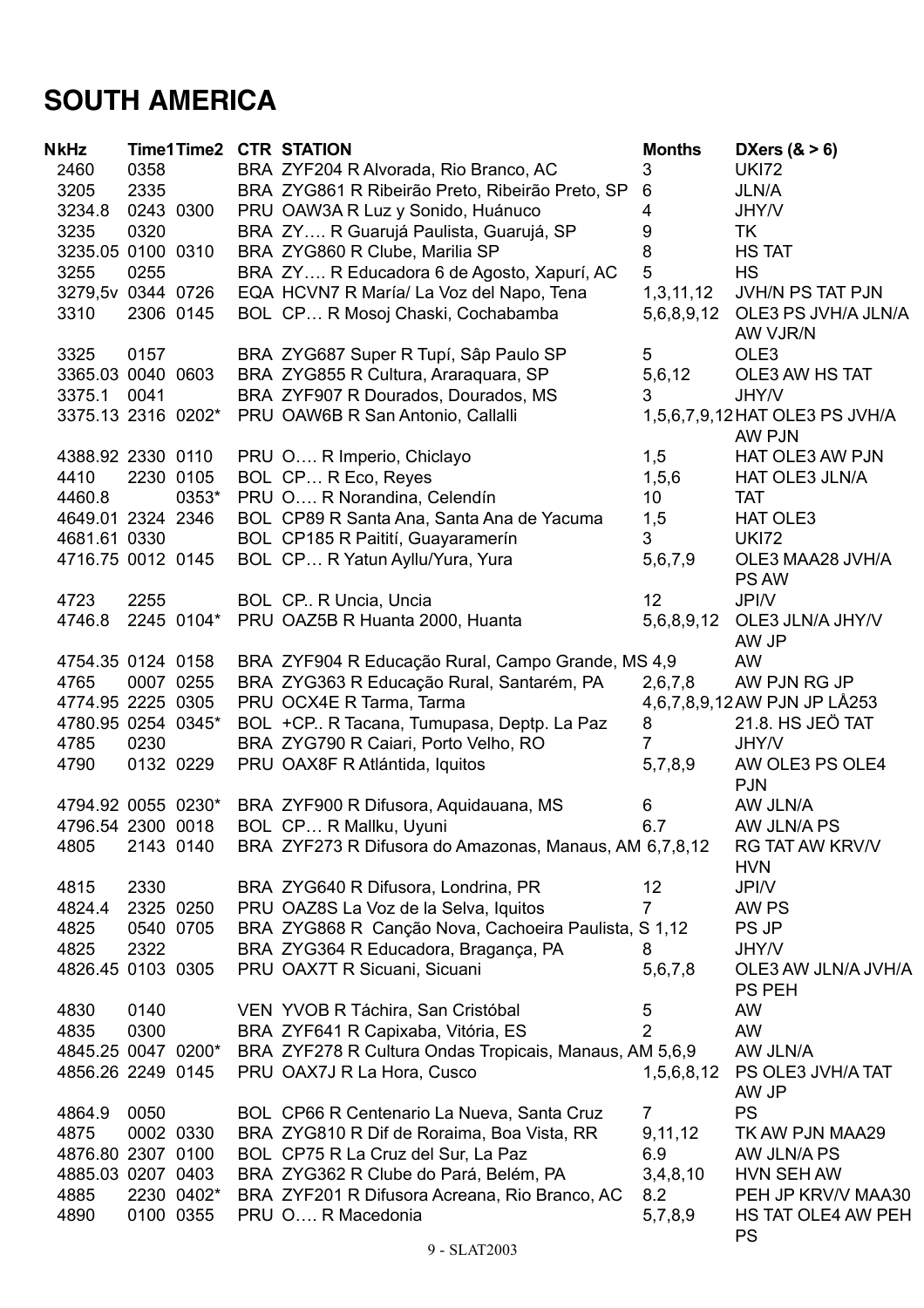# **SOUTH AMERICA (cont.)**

| <b>NkHz</b>       | Time1Time2         | <b>CTR STATION</b>                                                     | <b>Months</b>      | DXers $(8 > 6)$         |
|-------------------|--------------------|------------------------------------------------------------------------|--------------------|-------------------------|
| 4895              | 0310 0410          | BRA ZYF270 R Baré, Manaus, AM                                          | 8                  | <b>PEH</b>              |
| 4905              | 0245 0315          | PRU OAZ4G R La Oroya, La Oroya                                         | 4.8                | <b>PS PEH</b>           |
| 4905              | 0158               | BRA ZYF693 R Anhanguera, Araguaína, TO                                 | 8                  | <b>PEH</b>              |
| 4905vv            | 0045 0230          | BOL CP114 R San Miguel, Riberalta                                      | 8.9                | TK PS AW                |
| 4915              | 0110 0615          | BRA ZYF360 R Difusora, Macapá, AP                                      | 3,4,8,9,10,12      | &                       |
| 4919              | 0150 0314          | EQA HCQR1 R Quito, Quito                                               | 7                  | PS JVH/A                |
|                   | 4924.95 2145 0115  | BRA ZY R Educação Rural, Tefé, AM                                      | 6,7,8,9,12         | &                       |
| 4930 <sub>v</sub> | 0006 0239          | BOL CP114 R San Miguel, Riberalta                                      | 5,6,7,8            | JHY/V AW JLN/A          |
|                   |                    |                                                                        |                    | OLE3 PJN                |
| 4935              |                    | 0200 05121 BRA ZYF641 R Capixaba, Vitória, ES                          | 4                  | <b>RG AW</b>            |
| 4939.7            | 0120               | VEN YV R Amazonas, Puerto Ayacucho                                     | 8                  | <b>PS</b>               |
| 4940              | 0140 0332*         | PRU OAW8A R San Antonio, Villa Atalaya                                 | 5,9                | OLE3 JPI/V              |
| 4945              | 0025 0204          | BRA ZYG525 Emissora Rural, Petrolina, PE                               | 6,2                | AW JLN/A MAA30          |
|                   |                    |                                                                        |                    | <b>HVN</b>              |
| 4945              | 0657               | BRA ZYG201 R Difusora, Poços de Caldas, MG                             | 12                 | JP                      |
| 4950 <sub>v</sub> | 0108               | PRU OBX7J R Madre de Dios, Puerto Maldonado 5                          |                    | OLE3                    |
| 4955              | 2240 0100*         | PRU OAX5S R Cultural Amauta, Huanta                                    | 5,6,7,9,12         | &                       |
| 4955              | 0155               | BRA ZYG682 R Cultura, Campos, RJ                                       | 10                 | AW                      |
| 4960              | 0118*              | EQA HCSE7 R Shuara Tuntuiri, Sucúa                                     | 8                  | JHY/V                   |
|                   | 4964.97 2313 0401* | PRU O R Santa Monica, Cusco                                            | 3,5,6,7,8,9        | MTM &                   |
| 4965              | 0106               | PRU OCX4T R La Merced, La Merced                                       | 5                  | OLE <sub>3</sub>        |
|                   | 4974.76 0104 0520  | PRU OCX4H R del Pacífico, Lima                                         | 1, 5, 8, 10        | AW OLE3 JVH/N           |
| 4985              | 2139 0615          | BRA ZYF690 R Brasil Central, Goiânia, GO                               | 1, 3, 7, 9, 10, 12 | HVN PS VEH PJN          |
|                   |                    |                                                                        |                    | AW KRV/V                |
| 4995.6            | 0149 0305          | PRU OAZ4C R Andina, Huancayo                                           | 5,7                | AW OLE3                 |
|                   | 5009.64 0100 0335  | PRU OBZ4B R Altura, Cerro de Pasco                                     | 6,7,8,9            | AW PS PEH               |
| 5015              | 2355 0200*         | BRA ZYG595 R Pioneira, Teresina, PI                                    | 4,5,6              | RLO/V AW MAA28          |
|                   |                    |                                                                        |                    | <b>JLN/A</b>            |
| 5015              | 2350 0149          | BRA ZYF903 R Brasíl Tropival, Cuiabá MT                                | 5,12               | PAH JPI/V               |
|                   | 5019.94 2356 0010  | PRU OBX9K R Horizonte, Chachapoyas                                     | 8,12               | JHY/V MAA30             |
| 5020              | 0103               | COL HJCP Ecos del Atrato, Quibdó                                       | 5                  | OLE <sub>3</sub>        |
| 5024.9            | 2225 0304*         | PRU OAX7Q R Quillabamba, Quillabamba                                   | 3,6,9              | UKI72 AW JLN/A PS       |
| 5030              | 0155               | PRU O R Los Andes, Huamachuco                                          | 9                  | JPI/V                   |
| 5045              | 0145 0645          | BRA ZY R Guarujá Paulista, Guarujá SP                                  | 8,9,10,11,12       | TAT &                   |
| 5055              | 2150 0200          | BRA ZYF274 R Jornal A Crítica, Manaus AM                               | 3,5                | RLO/V OLE3              |
| 5055.05 0157      |                    | BRA ZYF901 R Difusora, Cáceres MT                                      | $\overline{7}$     | AW                      |
| 5580.2            | 0040 0155          | BOL CP. R San José, San José de Chiquitos                              | 4,5,6,7,8,9        | &                       |
| 5637.2            | 0329*              | PRU O R Perú, San Ignacio                                              | $\overline{7}$     | <b>JVH/A</b>            |
| 5678              | 2250 0237          | PRU OAW2B R Ilucan, Cutervo                                            | 1,7,8,9,12         | HAT PS TAT AW           |
|                   |                    |                                                                        |                    | <b>MSA</b>              |
| 5927 <sub>v</sub> | 0300*              | BOL CP213 Radidifusoras Minería, Oruro                                 | 10                 | PÄ                      |
|                   | 5940.12 0100 0332  | PRU OAX6A R Bethel, Arequipa                                           | 3,6                | UKI72 JLN/A             |
|                   | 5952.5 2315 0231*  | BOL CP60 R Pío XII, Siglo Veinte                                       | 5,6,9              | OLE3 JLN/A JVH/A        |
|                   |                    |                                                                        |                    | MAA28 AW PJN            |
| 5955              | 0301               | BRA ZYE965 R Gazeta, São Paulo, SP                                     | 6                  | <b>JLN/A</b>            |
|                   | 5969.95 2305 0614  | BRA ZYE523 R Itatiaia, Belo Horizonte, MG                              | 2,3,4,6            | RG UKI72 AW             |
|                   |                    |                                                                        |                    | MAA28 TAT               |
| 5980              | 0115 0251          | BRA ZYE891 R Guarujá, Florianopolis                                    | 6,8,9              | MAA28 TAT JLN/A         |
|                   |                    |                                                                        | 1                  | PEH JPI/V<br>AW         |
| 5990<br>5996.7    | 0835<br>2310 0840  | BRA ZYE773 R Senado, Brasília, DF                                      | 1,5,11,12          | AW JP                   |
| 6000              | 2140 0730          | PRU OBX6L R Melodía, Arequipa<br>BRA ZYE852 R Guaíba, Porto Alegre, RS | 6, 11, 12          | <b>JLN/A AW TAK VEH</b> |
|                   |                    |                                                                        |                    |                         |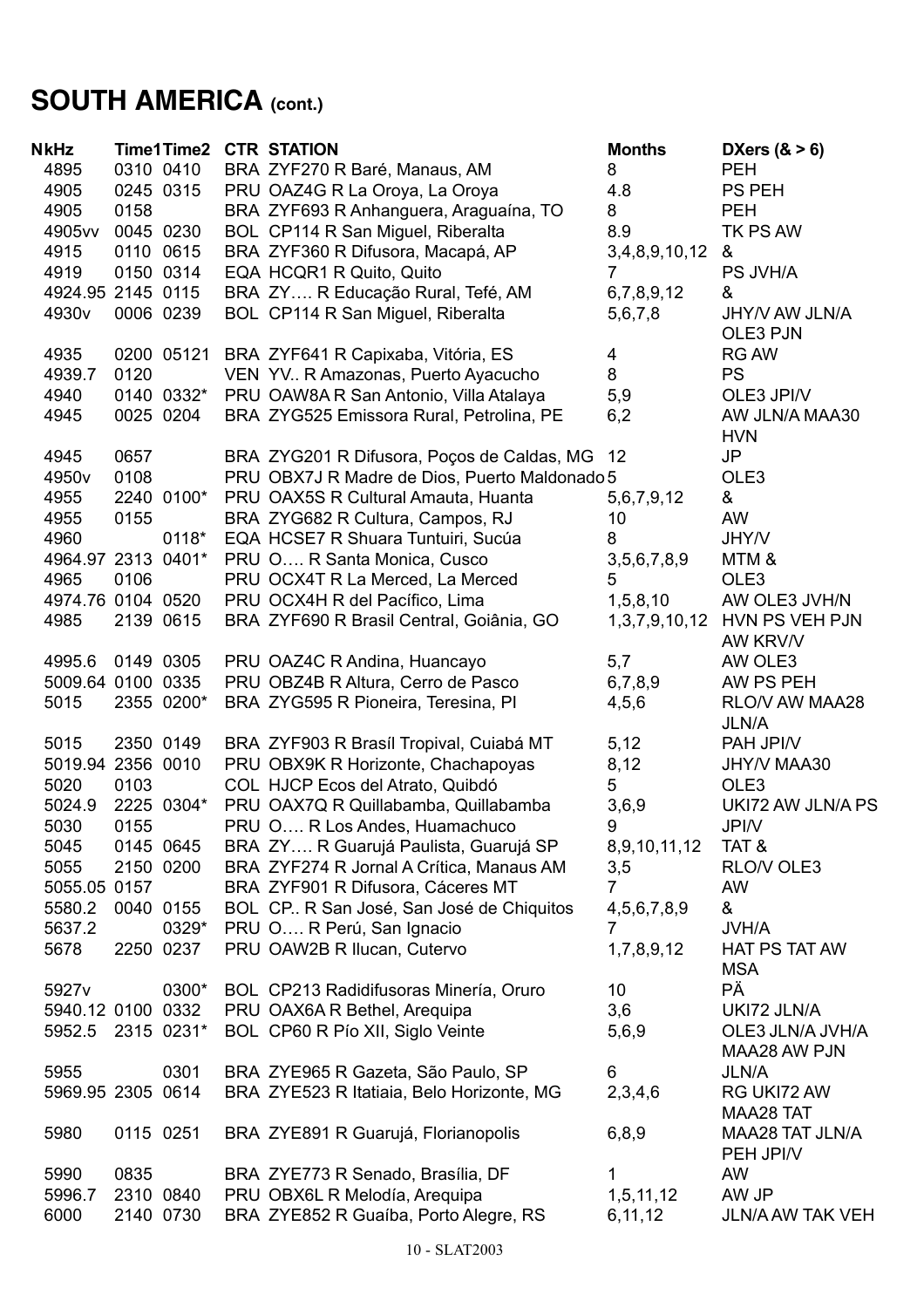| NkHz              | <b>Time1Time2 CTR STATION</b> |                                                                                  | <b>Months</b>  | DXers $(8 > 6)$                                    |
|-------------------|-------------------------------|----------------------------------------------------------------------------------|----------------|----------------------------------------------------|
| 6010              | 2354 0050                     | CHL CE R Parinacota, Putre                                                       | 6              | <b>JVH/A</b>                                       |
| 6010,2v           | 0056 0844                     | COL HJ LV de Tu Conciencia, Lomalinda                                            |                | 1,9,10,11,12 AW JPI/V LÅ245<br><b>HPU/V TK PJN</b> |
|                   | 6010.22 0018 0115             | BRA ZYE521 R Inconfidência, Belo Horizonte, MG 5,7                               |                | <b>AW</b>                                          |
| 6020              | 0246                          | BRA ZYE851 R Gaúcha, Porto Alegre, RS                                            | 7              | <b>PJN</b>                                         |
|                   | 6020.32 0050 0545             | PRU OAX4Q R Victoria, Lima                                                       | 7,8,9,10,12    | &                                                  |
| 6035              | 0200                          | COL HJOY La Voz del Guaviare, San José del Guaviare 5                            |                | OLE3                                               |
| 6038              | 2250                          | BOL CP R La Voz de Trópico, Trinidad                                             | 5              | RLO/V                                              |
| 6040              | 0003 0210                     | BRA ZYE725 R Clube Paranaense, Curitiba, PR                                      | 3,4,6,9,10     | AW HPE                                             |
| 6042.6            | 0055 0237                     | PRU O R Melodia, Arequipa                                                        | 6,7            | PEH JLN/A PJN PS                                   |
| 6070              | 0655                          | CHL CE Voz Christiana, Santiago                                                  | 11             | <b>AW</b>                                          |
| 6080              | 0112 0225                     | BOL CP229 R San Gabriel, La Paz                                                  | 9              | (JHY) JPI/V                                        |
|                   | 6089.95 0020 0250             | BRA ZYE956 R Bandeirantes, São Paulo, SP                                         | 7, 12          | <b>AW</b>                                          |
| 6105.5            | 2321 0200                     | BOL CP92 R Panamericana, La Paz                                                  | 4,5,8,9        | AW PEH PS                                          |
| 6115              | 0012 0230                     | PRU OBZ4O Unión R, Lima                                                          | 4.7            | AW JVH/A                                           |
|                   | 6134.76 0016 0105             | BOL CP32 R Santa Cruz, Santa Cruz                                                | 4.9            | AW PS PEH                                          |
|                   | 6135.06 0020 0200             | BRA ZYE954 R Aparecida, Aparecida, SP                                            | 3,4,5,6,7,9    | AW JLN/A OLE3<br><b>SEH</b>                        |
| 6140 <sub>v</sub> | 2355 0700                     | COL HJ Melodía, Bogotá                                                           | 1, 2, 11       | <b>MTM AW RG</b>                                   |
| 6150              | 0030                          | BRA ZYE950 R Record, São Paulo, SP                                               | 6              | AW                                                 |
|                   | 6155.06 0000 0025             | BOL CP12 R Fides, La Paz                                                         | 4.6            | AW JVH/A                                           |
| 6180              | 0720                          | BRA ZYE365 R Nacional da Amazônia, Brasília, DF 2                                |                | <b>RG</b>                                          |
| 6193.5            | 0014 0040                     | PRU O R Cusco, Cusco                                                             | 6.8            | <b>JVH/A PEH PS</b>                                |
| 6215v             | 2225 0159                     | ARG L R Baluarte, Puerto Iguazu                                                  | 6,9,12         | MAA28 JLN/A JVH/A<br>JPI/V JP                      |
| 6586.4            |                               | 0030 0210* BOL +CP R Nueva Esperanza                                             | 5,6,7,9        | 25.5 JMS &                                         |
| 6956.6            |                               | 0338* PRU O R LV del Campesino, Huarmaca                                         | 9              | JPI/V                                              |
| 9515              | 0020                          | BRA ZYE729 R Novas de Paz, Curitiba, PR                                          | 5              | OLE <sub>3</sub>                                   |
| 9565.05           | 2113 0800                     | BRA ZYE727 R Tupí Curitiba, PR                                                   | 3,5,6,12       | SEH OLE3 AW JP                                     |
| 9615              | 2127 0700                     | BRA ZYE960 R Cultura, São Paulo, SP                                              | 2,11           | <b>RG SEH</b>                                      |
| 9630.2            | 0040 0750                     | BRA ZYE954 R Aparecida, Aparecida, SP                                            | 6, 12          | AW JPI/V LÅ245<br><b>HPU/V TK PJN</b>              |
| 9645.8            | 0045 2107                     | BRA ZYE957 R Bandeirantes, São Paulo, SP                                         | 6,8            | AW PJN                                             |
| 9665              | 0556*                         | BRA ZYE890 R Marumby, Florianópolis, SC                                          | 10             | LÅ248                                              |
| 9675              | 2230 0502                     | BRA ZYE971 R Canção Nova,                                                        |                |                                                    |
|                   |                               | Cachoeira Paulista, SP                                                           | 7,11           | <b>PJN SEH</b>                                     |
| 9694.91           | 2200 2230                     | BRA ZYE245 R Rio Mar, Manaus, AM                                                 | 3,12           | <b>RG PJN</b>                                      |
| 9725              | 2109                          | BRA ZY R Clube Paranaense, Curitiba PR                                           | $\overline{7}$ | <b>PJN SEH</b>                                     |
|                   | 11724.95 2100 2159*           | BRA ZYE726 R Novas de Paz, Curitiba, PR                                          | 1,3,8          | DC SEH JHY/V                                       |
| 11745             | 2159                          | CHL Voz Cristiana, Santiago                                                      | 3              | <b>SEH</b>                                         |
| 11765             | 2028 0025                     | BRA ZYE726 R Tupí, Curitiba, PR                                                  | 2,3,5          | DC SEH OLE3                                        |
| 11785             | 2110                          | BRA ZYE853 R Guaíba, Porto Alegre, RS                                            | 3,10           | <b>SEH</b>                                         |
| 11815             | 2025 2205                     | BRA ZYE440 R Brasil Central, Goiânia, GO                                         | 2,3,10,11      | AW DC SEH                                          |
| 11830             | 2103 2230                     | BRA ZYE441 R CBN Anhanguera, Goiânia, GO                                         | 3,7,10         | <b>SEH PJN</b>                                     |
| 11855             | 2150 2220                     | BRA ZYE954 R Aparecida, Aparecida, SP                                            | 3,4,11         | <b>SEH</b>                                         |
| 11915<br>11925    | 2312<br>2053 2150             | BRA ZYE850 R Gaucha, Porto alegre RS<br>BRA ZYE958 R Bandeirantes, São Paulo, SP | 3<br>2,3,8     | <b>SEH</b><br>VEH AW SEH PJN                       |
| 11935             | 2115                          | BRA ZYE275 R Clube Paranaense, Curitiba PR                                       | 3              | <b>SEH</b>                                         |